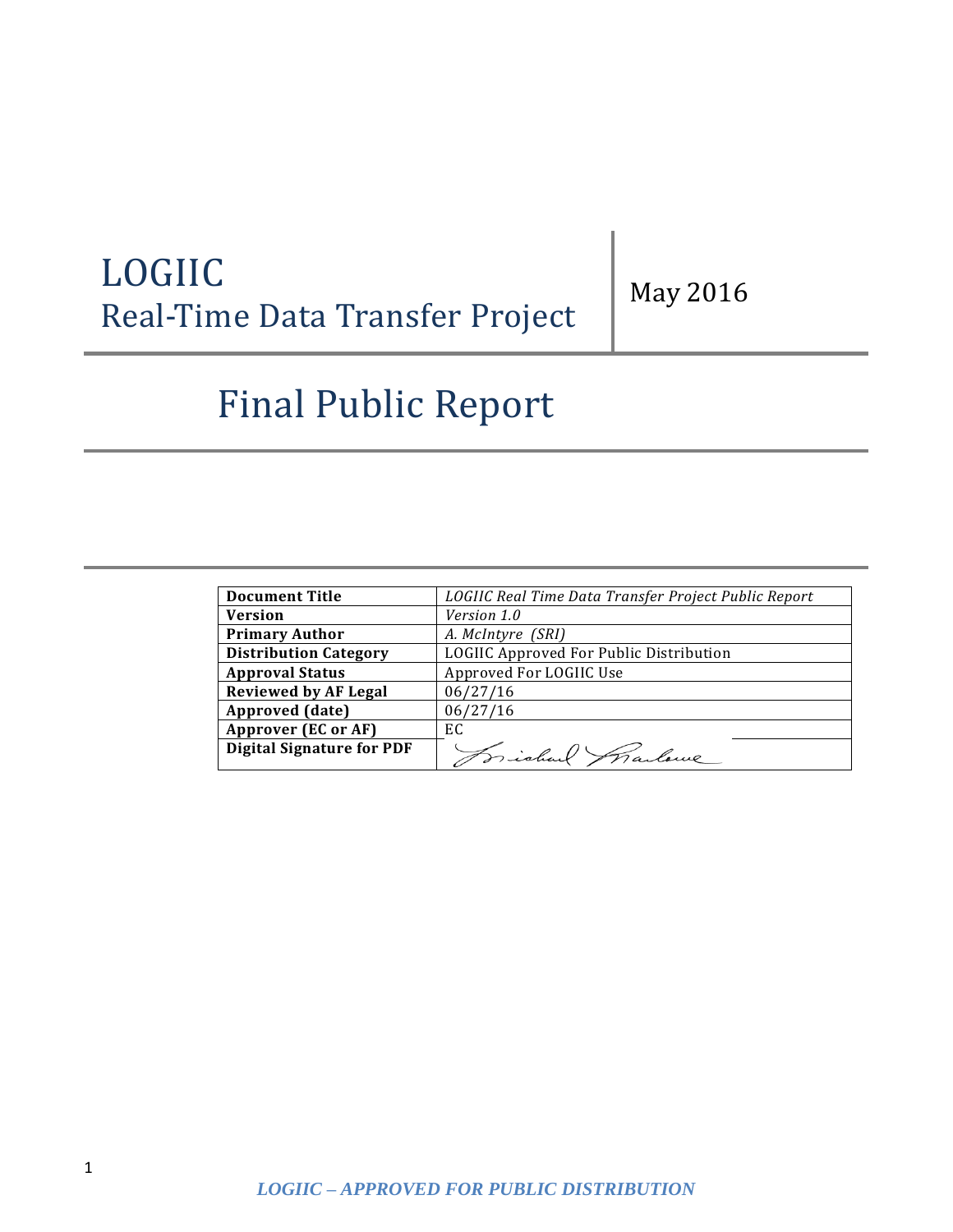## <span id="page-1-0"></span>**REVISION HISTORY**

| Version | Author            | Date        |
|---------|-------------------|-------------|
| 1.0     | A. McIntyre (SRI) | $5-10-2016$ |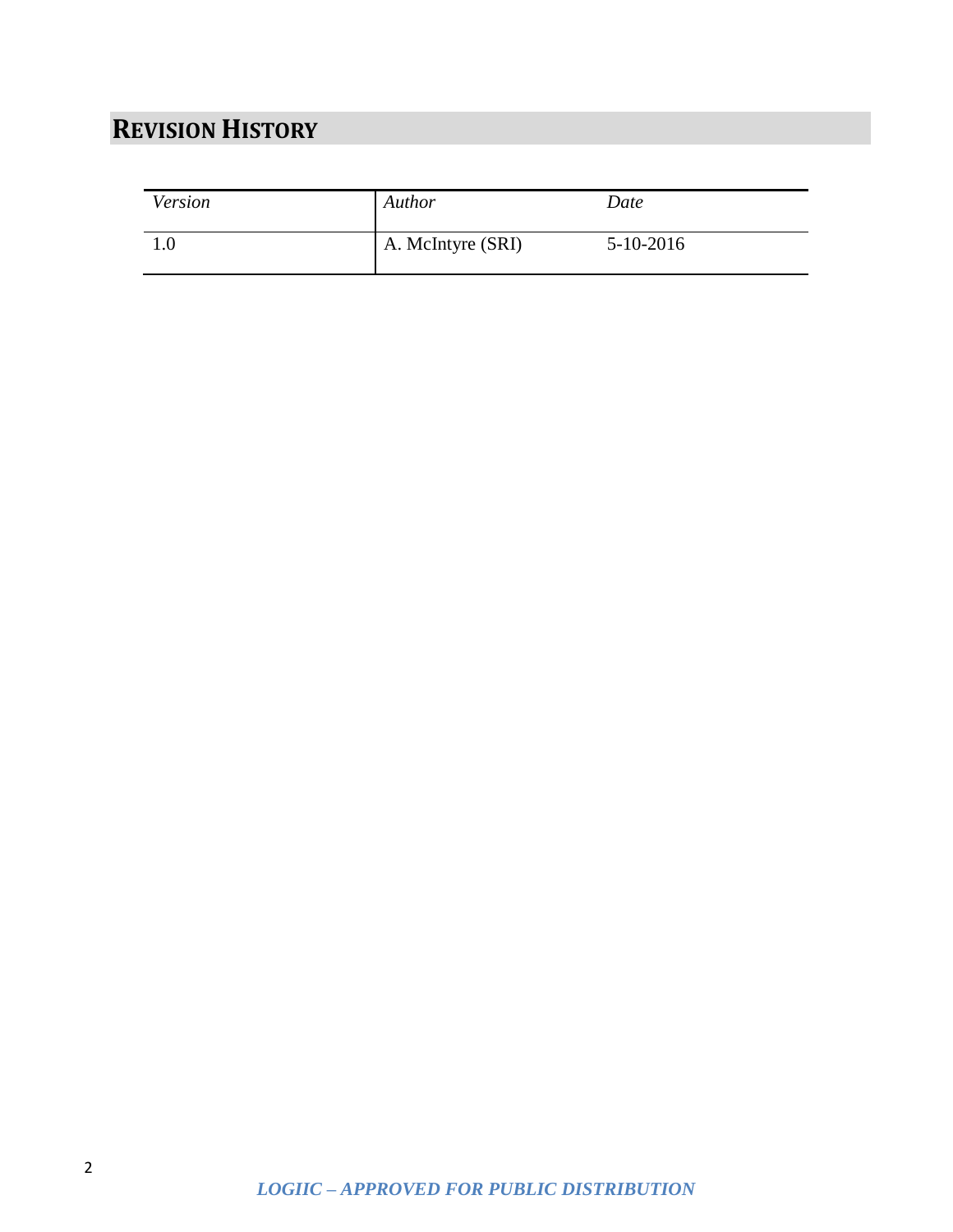### <span id="page-2-0"></span>**EXECUTIVE SUMMARY**

The LOGIIC<sup>1</sup> Consortium was established by members of the oil and gas industry in partnership with the Cybersecurity Research and Development Center (CSRDC) of the U.S. Department of Homeland Security (DHS), Science and Technology (S&T) Directorate to review and study cyber security issues in Industrial Automation and Control Systems (IACS) which impact safety and business performance as they pertain to the oil and gas sector. LOGIIC has sponsored research initiatives that involve the interests of oil and gas sector stakeholders.

The LOGIIC Real Time Data Transfer (RTDT) Project focused on the assessment and analysis of real-time data transferred outside the core IACS environment. RTDT solutions provide data sets that support operational decisions in an efficient manner. The project evaluated solutions available in the market that collect and move data from Layer 2 and 3 to Layers 3.5, 4, and beyond.

LOGIIC conducted a series of research surveys and studies to identify product offerings in the marketplace, their applicability to Industrial Automation and Control Systems (IACS) environment, and their cyber security capabilities. Hands-on assessment activities conducted in an IACS environment evaluated the security provided by RTDT solutions. Solutions provided by automation vendors and third-party vendors were included in the project. Solutions were installed, configured, and assessed in an IACS laboratory environment. The technical findings and operational conclusions that were derived during each assessment are aggregated and summarized in this report.

Both automation vendor and third-party RTDT solutions were assessed. Although the data transfer functionality provided by each solution is effectively the same, the solutions varied in size and structure, depending on the vendor's design and integration with other control systems. Assessments included evaluation of the encryption implementation, security of data in transit and at rest in the architecture, security of applications, servers, access control mechanisms, and other security attributes.

The objective of this report is to convey important factors that should be weighed when considering an RTDT solution and to support a dialogue between asset owners and automation vendors. This project identified a number of positive security attributes within the solutions. It also identified areas of technical consideration that could create threat vectors and compromise the integrity of the data in transfer, or allow unauthorized access to the data. These findings are categorized, and recommendations are made within each category. Example findings include:

### **Differences Between Automation Vendor and Third-Party Solutions**

Differences in design and operability include size of the system, number of components, configurability, and management. Automation vendor systems tend to be larger in scope and hardware. Third-party solutions are generally smaller and focus on transferring the data between existing points in the network.

### **Solution Footprint and Management**

Larger systems present a broader attack surface and require significantly more configuration and management to ensure each component is secure.

### **The Use of Third-party Components within Automation Vendor Solutions**

 $\overline{\phantom{a}}$ 

 $1$  LOGIIC - Linking the Oil and Gas Industry to Improve Cybersecurity.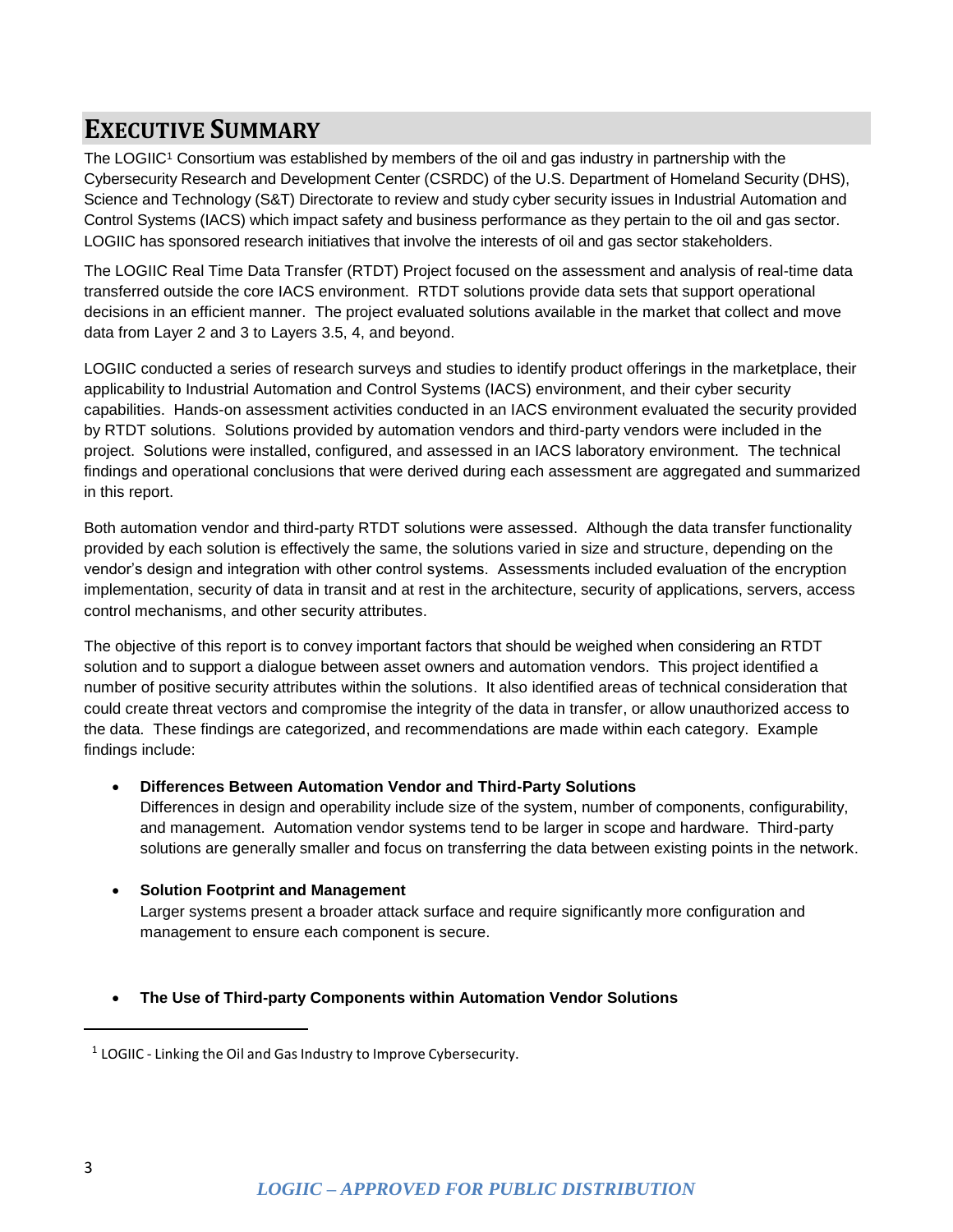Vulnerabilities may exist at various levels of integrated third-party components, and commonly arise from the configuration decisions made by the automation vendor. If third-party products are used, security must remain inherent throughout the supply chain by, e.g., ensuring that OPC components are fully patched. Automation vendors must collaborate with the third-party component vendors to ensure that the most secure configurations are deployed and maintained.

### **Networking Components**

If firewalls and switches are provided within the solution, they must be configured securely, tested, and validated. Testing revealed that some networking components do not operate as fully intended by the vendor. A true DMZ, rather than a single switch, is recommended.

### **Importance of Encryption**

When a solution includes an encryption mechanism, the implementation of a valid algorithm (such as AES) and key handling and change processes are important in protecting the data in transfer. Details on the algorithm and implementation must be available from the vendor. Independent testing and validation of the encryption mechanism is recommended.

### **Networking and Packet Handling**

Network levels should be protected by securely configured components, as mentioned above. Packet integrity and packet privacy contribute significantly to the security of the data in transfer. In particular, packet integrity protects against man-in-the-middle (MiTM) attacks.

### **Layered Security**

Data should be protected in transit and storage, at levels commensurate with its criticality. Most solutions offer granular tag security. Asset owners should define the access restrictions and protections required at each level and ensure that the solution meets those requirements. In addition to protection of the data in transit, data stored (even temporarily) in databases should be protected by encryption or database controls. Integrity of the solution itself should be maintained through application security, removal of default settings, and protection of log files.

### **Using and Maintaining the Solution**

Good security practices that extend to RTDT solutions include removal of default application passwords and default accounts, disabling unnecessary ports and services, and configuring the solution based upon the principle of least privilege. An established patch management program is necessary to ensure security remains throughout the life-cycle.

The detailed technical findings and operational conclusions derived during this project produced a set of topics that should be evaluated when selecting a RTDT solution. The implementation of new technologies in a critical operational environment requires careful evaluation and planning to ensure protection of core IACS assets, data, and operational stability.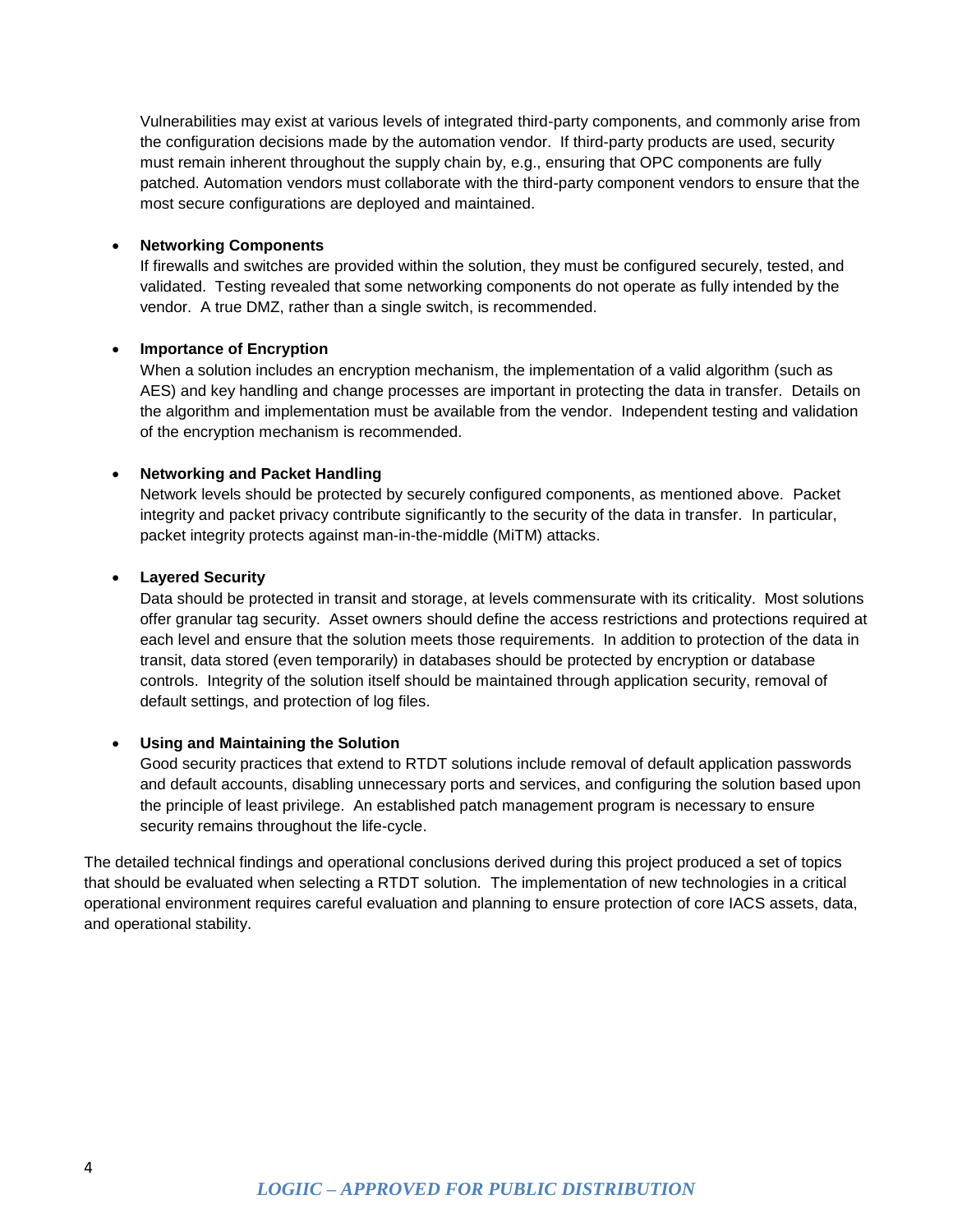## **Table of Contents**

| $\mathbf{1}$   |  |  |  |
|----------------|--|--|--|
| $\overline{2}$ |  |  |  |
| 3              |  |  |  |
|                |  |  |  |
|                |  |  |  |
|                |  |  |  |
| 4              |  |  |  |
|                |  |  |  |
|                |  |  |  |
|                |  |  |  |
|                |  |  |  |
|                |  |  |  |
|                |  |  |  |
| 5              |  |  |  |
|                |  |  |  |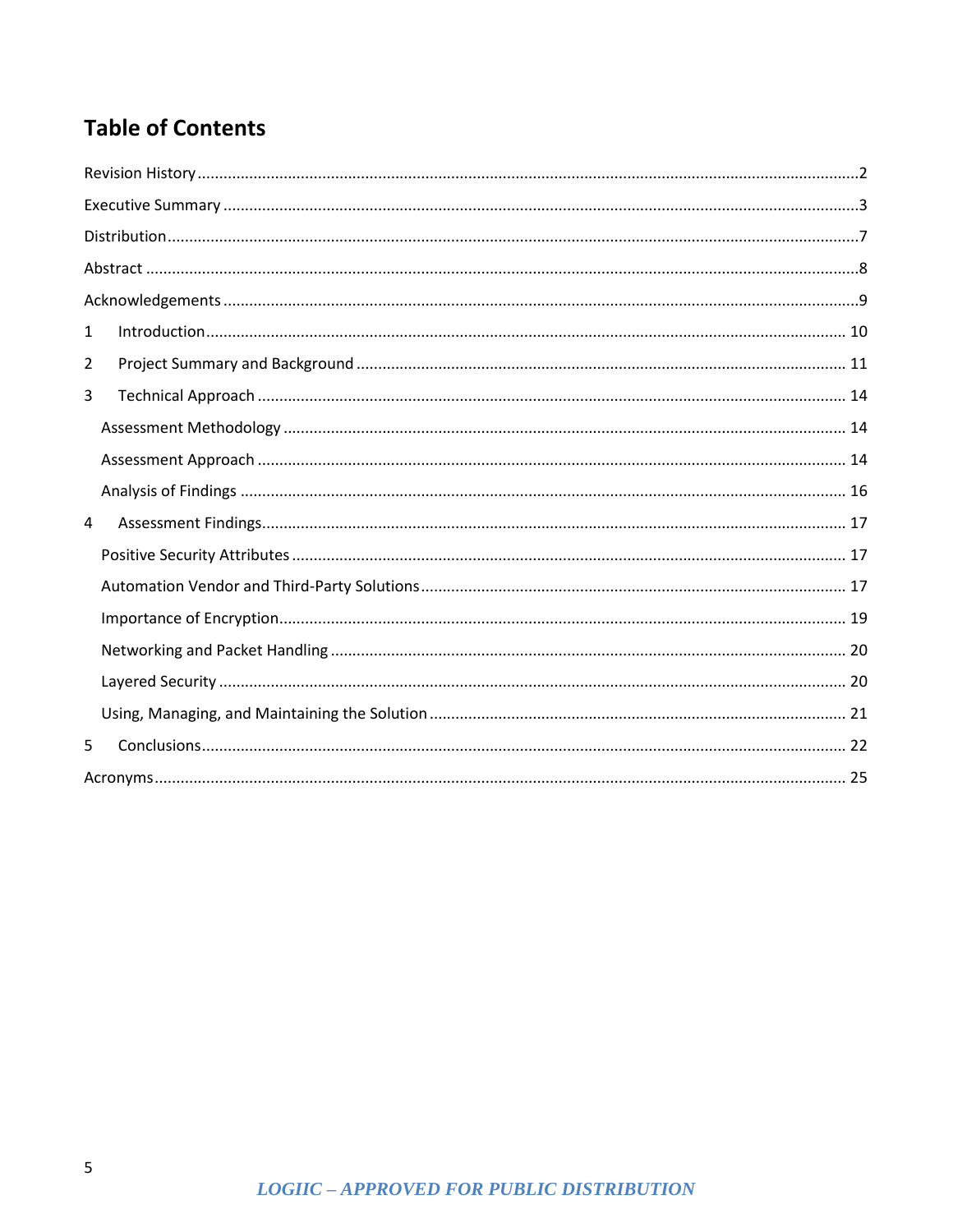## **Table of Figures**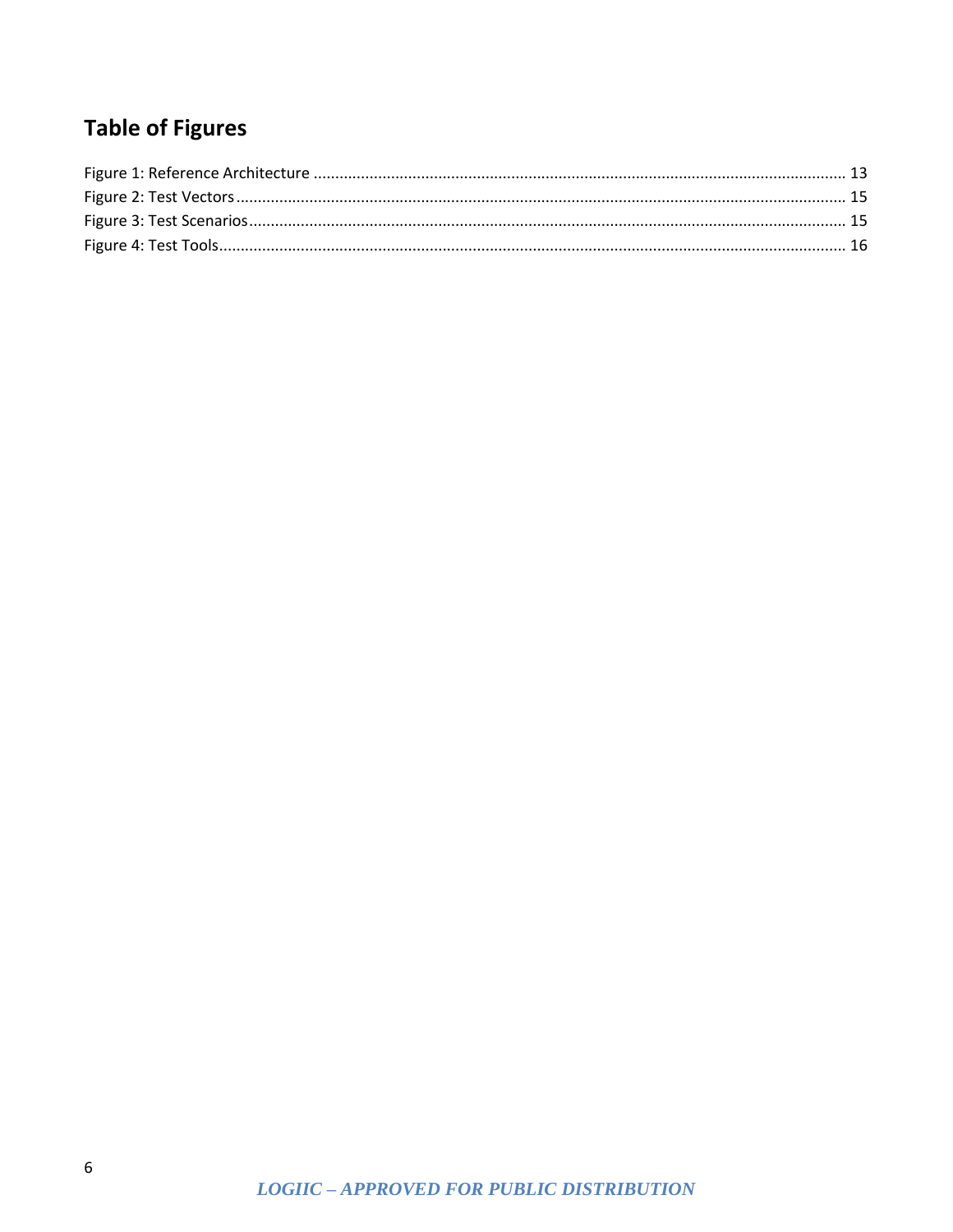### <span id="page-6-0"></span>**DISTRIBUTION**

This report is approved by U.S. Department of Homeland Security and the LOGIIC Executive Committee for unlimited public distribution.

© 2016. The Automation Federation. All rights reserved.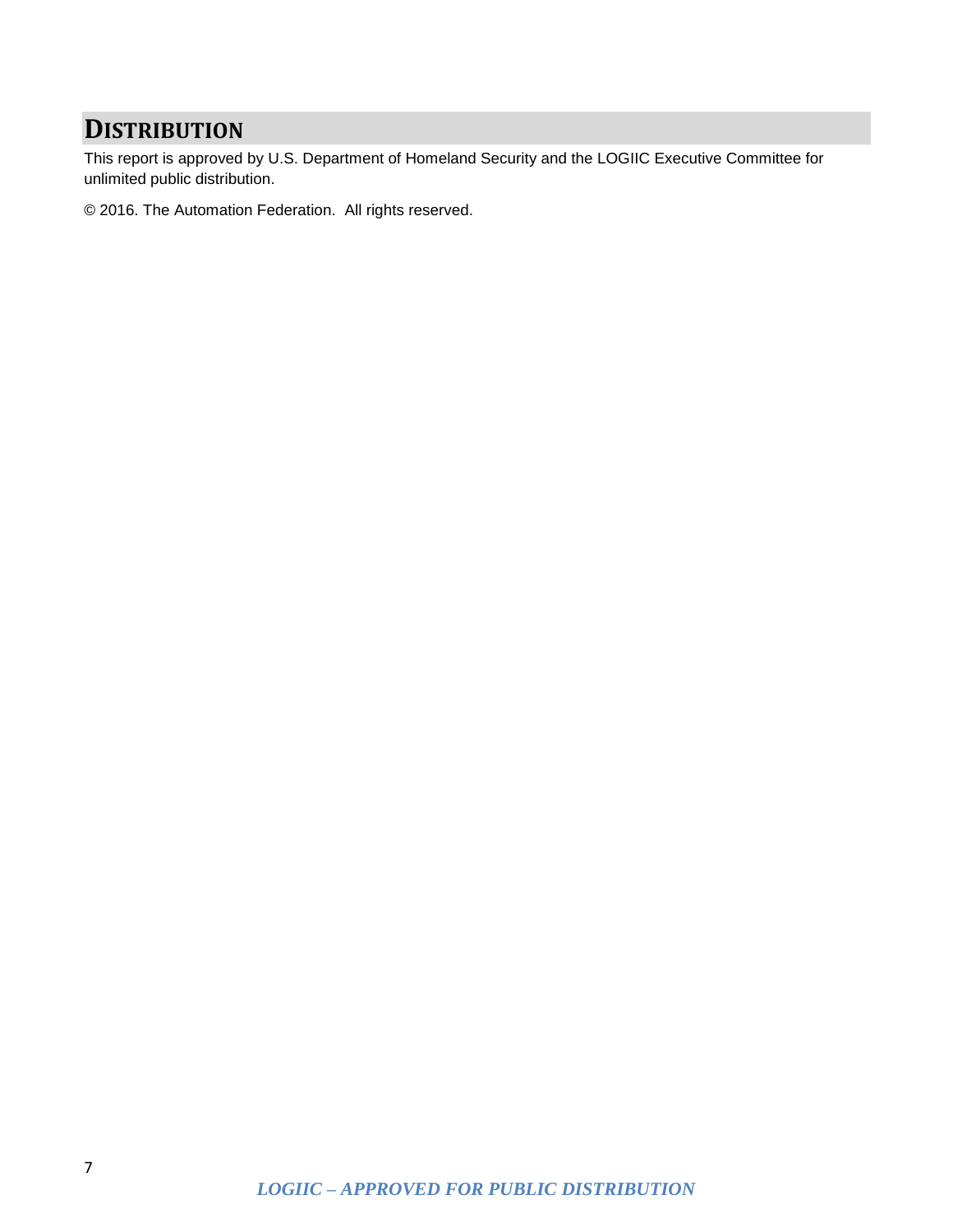### <span id="page-7-0"></span>**ABSTRACT**

The LOGIIC program was established to review and study cyber security issues as they pertain to the oil and gas sector, and has sponsored research initiatives that involve the interests of oil and gas sector stakeholders. The exponential growth in attempted and successful cyber threats, whether malicious or unintentional, combined with operational demands for increased system reliability and availability motivate the need for a better approach.

The LOGIIC Real Time Data Transfer (RTDT) Project focused on the assessment and analysis of real-time data transferred outside the core IACS environment. RTDT solutions provide data sets that support operational decisions in an efficient manner. The project evaluated different RTDT technologies available in the market that collect and move data from Layer 2 and 3 to Layers 3.5, 4, and beyond.

LOGIIC conducted a series of research surveys and studies to identify product offerings in the marketplace, their applicability to Industrial Automation and Control Systems (IACS) environment, and their cyber security capabilities. Hands-on assessment activities conducted in an IACS environment evaluated the security provided in RTDT solutions. Solutions provided by automation vendors and third-party vendors were included in the project. Solutions were installed, configured, and assessed in an IACS laboratory environment. The technical findings and operational conclusions that were derived can assist asset owners in evaluating the security attributes of RTDT solutions prior to implementation.

This report discusses the assessment attributes, findings, and considerations for using RTDT solutions in IACS environments.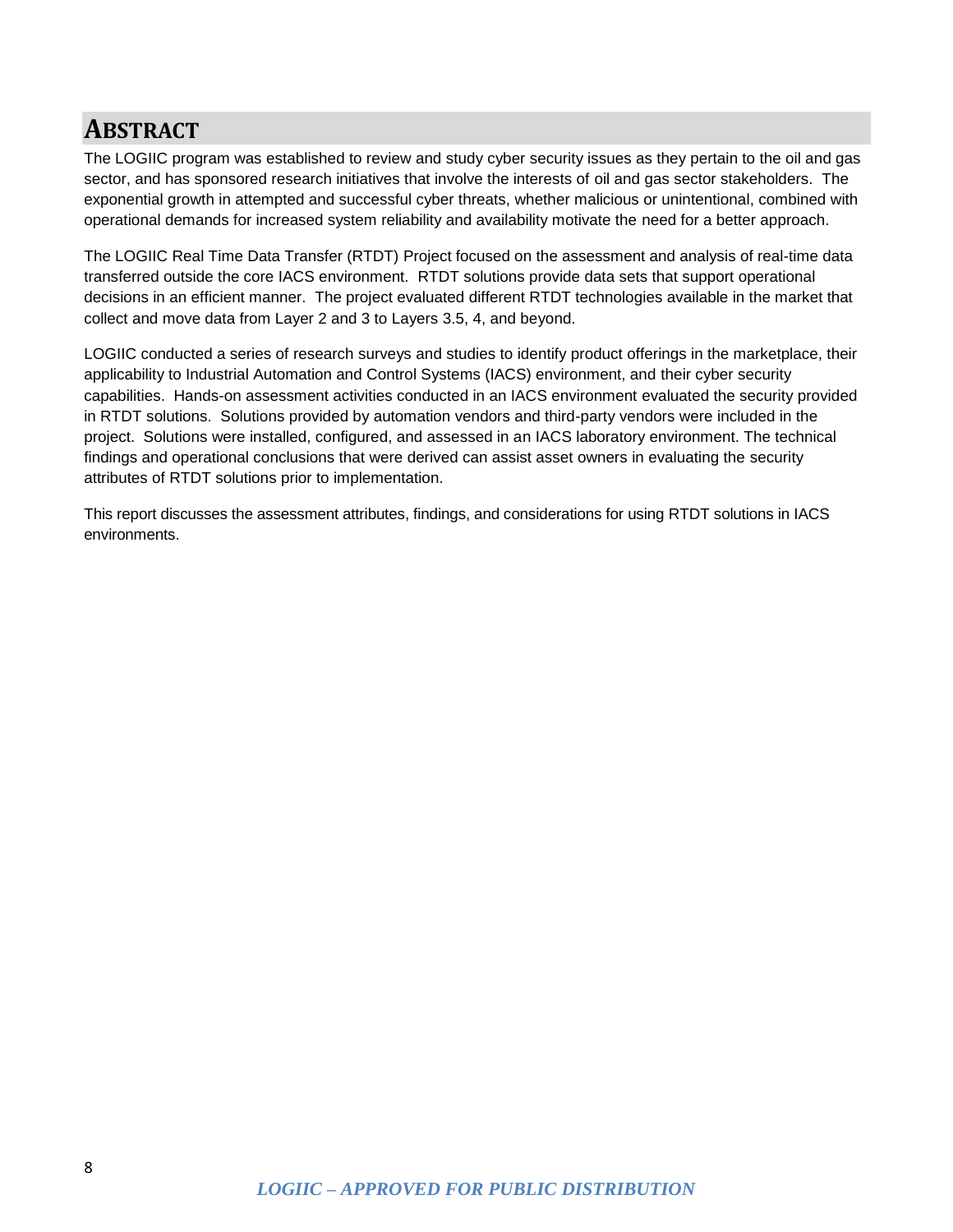### <span id="page-8-0"></span>**ACKNOWLEDGEMENTS**

The project to evaluate RTDT technologies was developed and guided by the members of the international LOGIIC forum, who devote their time and expertise to conduct projects that will lead to improvements to cyber security in the oil and gas industry, and to the IACS community in general. The Automation Federation serves as the LOGIIC host organization and provides a necessary home and legal framework for our efforts.

LOGIIC would like to thank the DHS S&T Directorate for providing leadership, vision and commitment to enhancing cyber security. We would also like to express our appreciation for the vendors who participated in the project and the work of our team of subject matter experts (SMEs) who refined the evaluation strategy, performed the system evaluations, and developed the project reports. Since the inception of LOGIIC, the scientific research organization SRI International has provided coordination, project management, and subject matter expertise.

The work performed on this project by SRI International and its subcontractors was funded under contract to DHS S&T. The content is solely the product and responsibility of the LOGIIC program and does not necessarily represent the official views of DHS.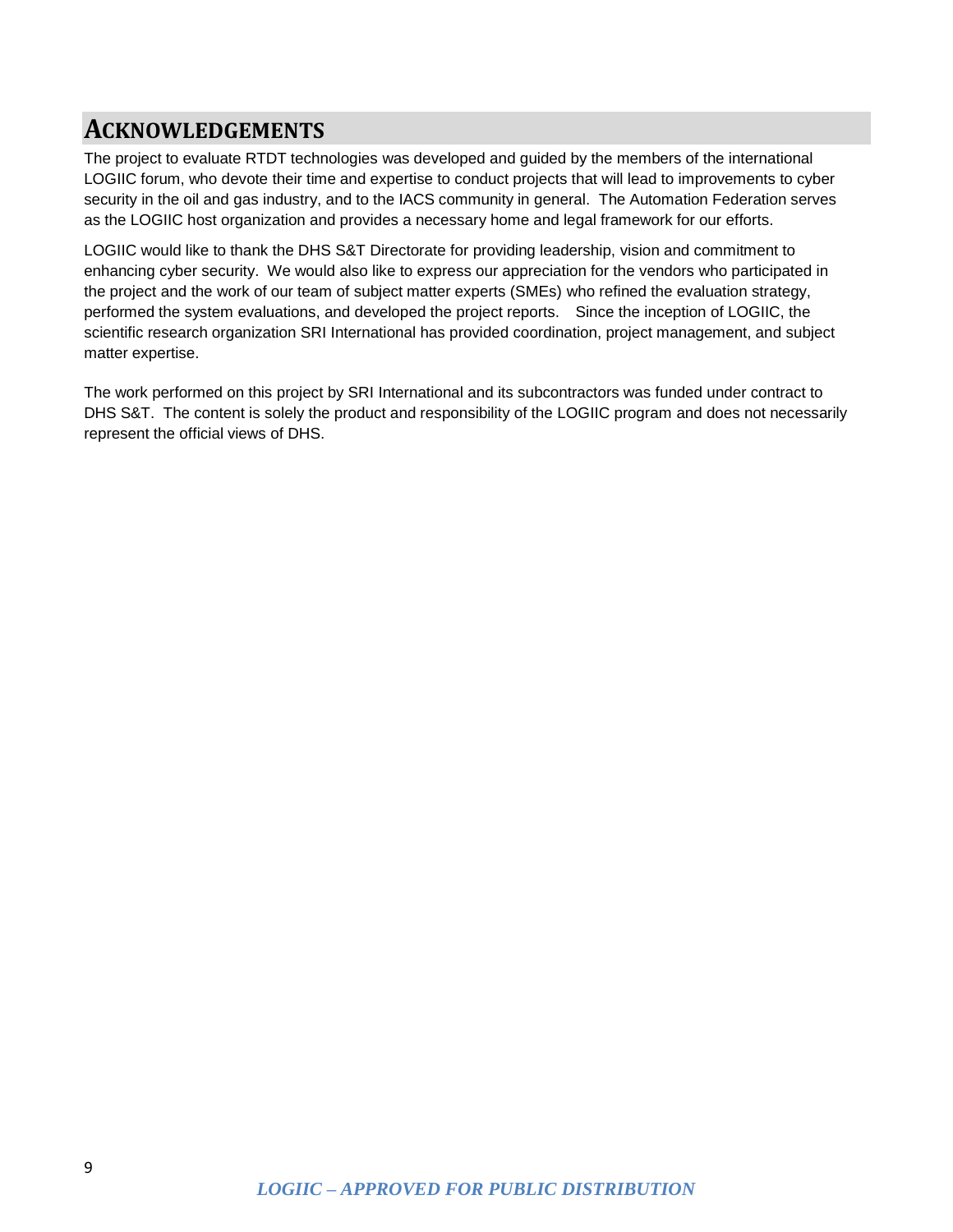### <span id="page-9-0"></span>**1 INTRODUCTION**

The LOGIIC program was established to review and study cybersecurity issues as they pertain to the oil and gas sector, and has sponsored research initiatives that involve the interests of oil and gas sector stakeholders. LOGIIC initiatives are applicable to many industries with control systems.

The LOGIIC Real Time Data Transfer (RTDT) Project focused on the assessment and analysis of real-time data transferred outside the core Industrial Automation and Control Systems (IACS) environment. RTDT solutions provide data sets that support operational decisions in an efficient manner. The project evaluated solutions available in the market that collect and move data from Layer 2 and 3 to Layers 3.5, 4, and beyond. Given the shift toward increased interconnectivity and the desire for optimized decision-making, there is a need to quickly move data out of the core IACS area. Based on surveys of the LOGIIC members, expanded use of RTDT solutions is likely to occur over the next two years. An understanding the security aspects and operational requirements of these solutions will assist asset owners in choosing a solution that best fits their risk portfolio.

LOGIIC conducted a series of research surveys and studies to identify product offerings in the marketplace, their applicability to an IACS environment, and their cyber security capabilities. Solutions provided by automation vendors and third-party vendors were included in the project. Hands-on assessment activities conducted in an IACS environment evaluated the security provided in RTDT solutions. Solutions were installed, configured, and assessed in an IACS laboratory environment. The technical findings and operational conclusions that were derived can assist asset owners in evaluating the security attributes of RTDT solutions prior to implementation.

The objective of this report is to convey important factors that should be weighed when considering RTDT solutions in an IACS environment and to support a dialogue between asset owners and automation vendors. The intended audience for this report is the IACS technical and security communities, and automation and security vendors.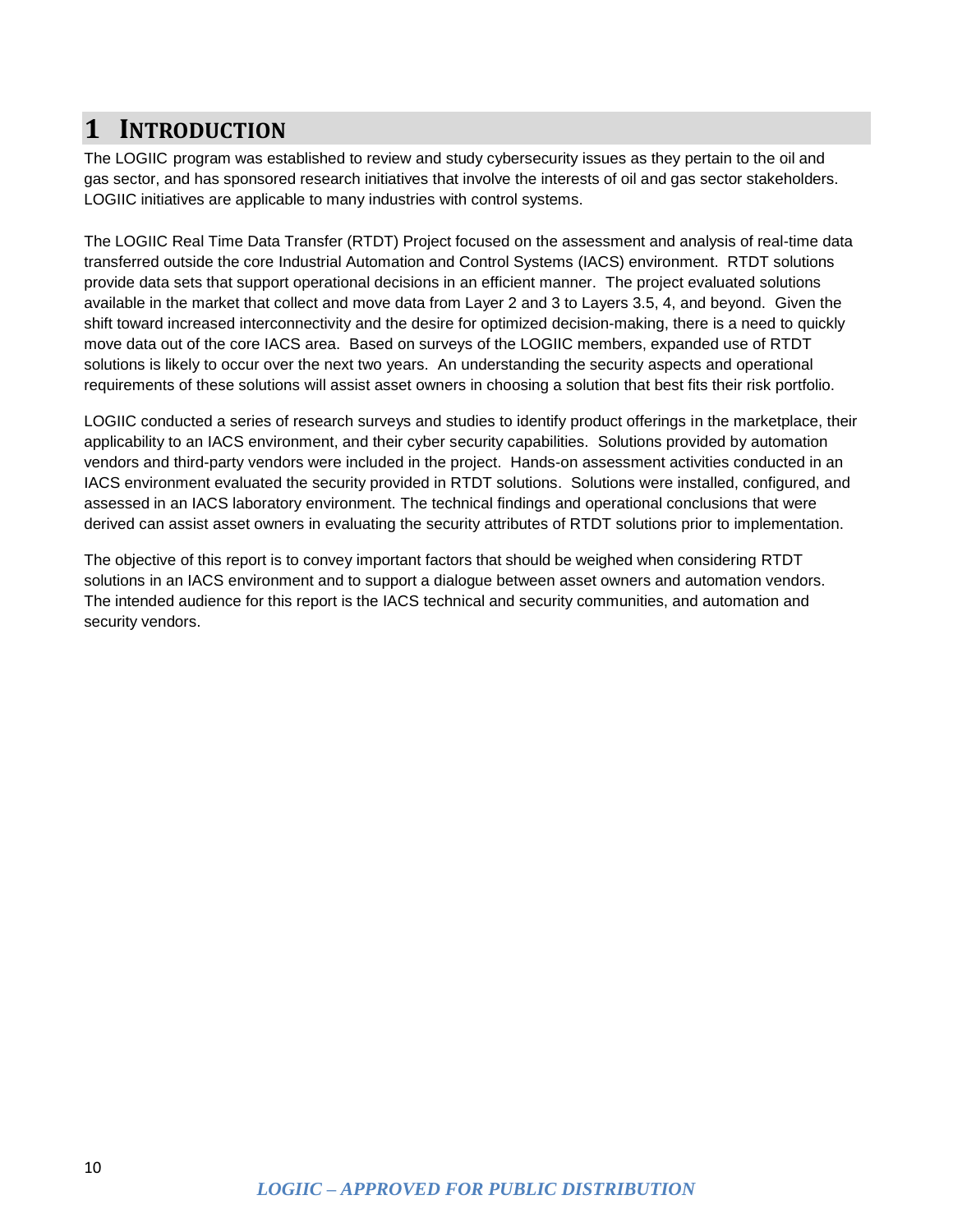## <span id="page-10-0"></span>**2 PROJECT SUMMARY AND BACKGROUND**

The LOGIIC RTDT Project was established and defined by the LOGIIC members (Technical Team, Executive Committee, and the DHS sponsor). Automation vendors were engaged and invited to participate in an assessment.

The broad project objective was to evaluate and test RTDT solutions that were presently available in the market. These RTDT solutions collect and move data from Layer 2 and 3 to Layers 3.5, 4, and beyond. RTDT solutions provide data sets that support operational decisions in an efficient manner.

This project helped to provide the foundations for the LOGIIC members to:

- Study, with the main automation suppliers, their recommended architecture for RTDT and possibly introduce these vendors to emerging solutions.
- Understand the current vulnerabilities and risks associated with emerging solutions for RTDT from major suppliers of industrial automation and control systems.
- **Prepare recommendations for secure transfer of real time data.**
- Assist major suppliers to improve RTDT solutions in the future.
- Prepare for future projects that will help LOGIIC develop best practices to effectively deploy and manage the transfer of data to various endpoints (i.e., a system on the business network, remote system, cloud, or mobile device).

In November 2014, LOGIIC conducted a survey of RTDT technologies available from a selected vendor set<sup>2</sup>. At the same time, LOGIIC conducted a survey of Executive Committee members on their use of and interest in RTDT. The study included four broad areas: data transfer applications, application delivery controllers, transfer to mobile systems, and transfer to the cloud. The surveys produced a large amount of data and assessment opportunities. The project was re-scoped in size to focus solely on data transfer applications. The findings of this assessment will support future proposed projects in areas such as cloud and mobility.

The LOGIIC member survey sought to identify the mechanisms that members had in place, their needs for transfer of data to and from Level 3, and the corporate perspective and risk model for movement of this data in the short and long term. The project was scoped using an understanding the technical considerations that factor into purchasing and implementation decisions made by the member companies.

Key takeaways from the survey:

- Data is moved in and out of the core IACS based upon need, through varying mechanisms.
- Many members use servers and clients to push or pull data, or integrated applications that specialize in data movement.
- When considering RTDT decisions, optimization is the lead motivator. Facilitation of remote connectivity and access at Level 4 from other business units are important considerations.

Use cases that presented interest to the LOGIIC members included RTDT for health and monitoring, trending analysis, decision support and situational awareness, and data sharing with strategic partner systems.

l

<sup>2</sup> LOGIIC Member Study, 2014.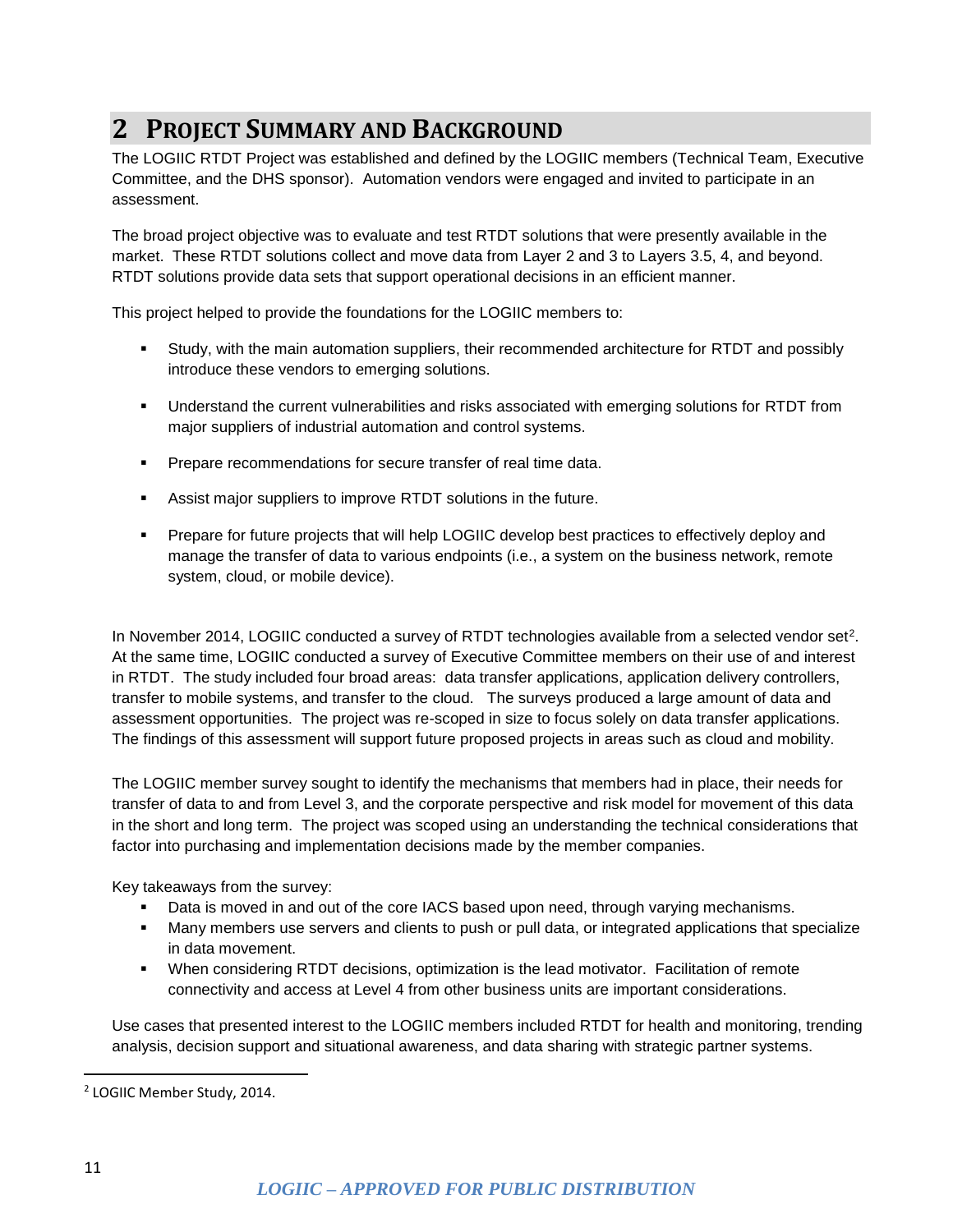LOGIIC conducted hands-on testing activities to expand its knowledge in RTDT. An assessment team was assembled that included Subject Matter Experts (SMEs), and a test architecture constructed at a laboratory facility. Building upon previous surveys, test scenarios were selected that reflect core questions posed by the LOGIIC team members. Although test scenarios were defined prior to laboratory exercises, testing afforded flexibility that allowed for pivot attacks and additional investigation into potential threat vectors or vulnerabilities, if applicable.

The assessments conducted during this project sought to answer key technical questions related to the movement of data from Level 2 to Level 4 or beyond. These answers identified the security risks associated with movement of this data, including the following example questions:

- What security controls are required to protect the data in transit?
- What security controls are required at the origination and end points?
- Do server or client capabilities for managing and packaging data introduce risks?
- What security considerations should be evaluated when implementing a data transfer solution?
- What is the life-cycle management of maintaining a secure data transfer solution?

This project focused on the analysis of RTDT from the core IACS environment. Figure 1 provides a logical diagram that shows the placement of many RTDT systems and serves as the project's reference architecture.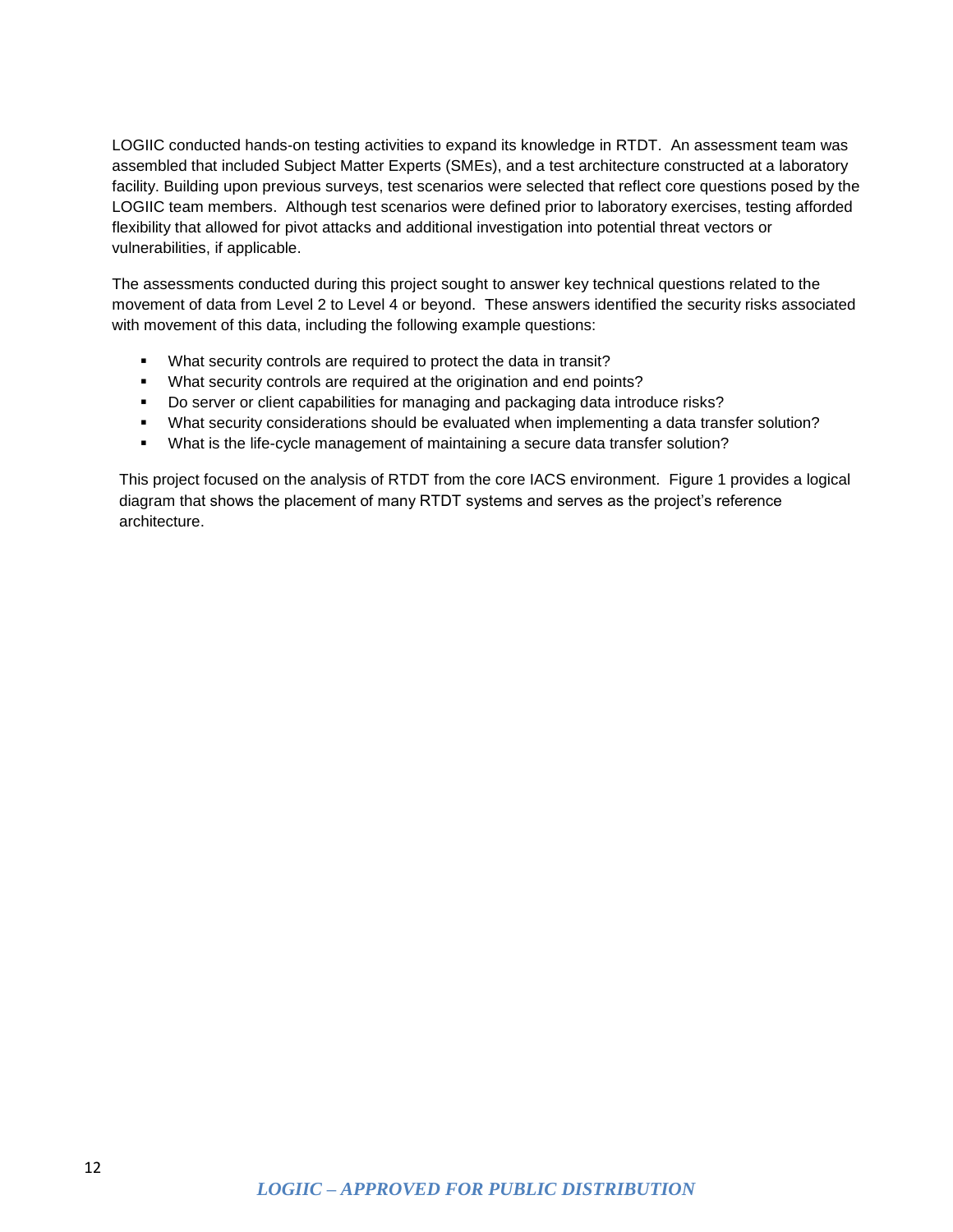

**Figure 1: Reference Architecture**

<span id="page-12-0"></span>The project scope included data collection systems that reside in the core IACS architecture, and servers and clients that reside in the DMZ that manipulate those data sets to provide situational awareness, system health, and trends. The scope also included clients that may exist at Level 4, and receive data for use on the enterprise network.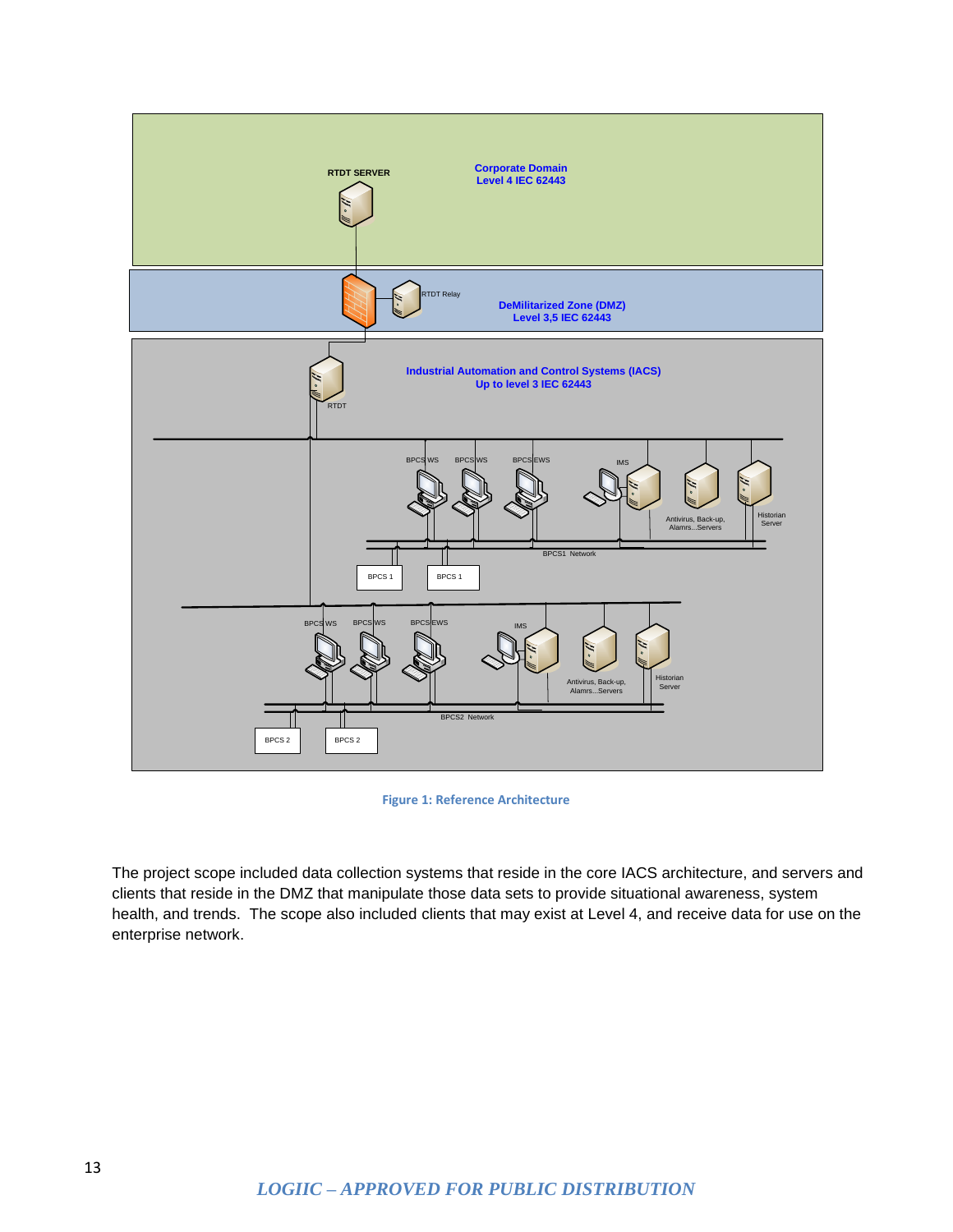## <span id="page-13-0"></span>**3 TECHNICAL APPROACH**

Technical surveys, market reviews, and engagement with automation vendors contributed to the scoping of the project and individual test scenario. Assessment and analysis followed a standard approach and used previously tested assessment methodologies. The details of the approach are outlined in this section.

### <span id="page-13-1"></span>**Assessment Methodology**

LOGIIC consistently bases all assessments on the foundational risk equation, where *Risk = Threat x Vulnerability x Consequence*, to ensure that all testing expresses a plausible threat that is applicable to the oil and gas industry. The assessment scope and individual test scenarios were defined by characterizing risk in terms of threat, vulnerability and consequence.

After selecting an automation vendor and an SME in testing data transfer technologies, a Test Plan was developed that identified test scenarios and rules of engagement. The automation vendor provided network and design diagrams in advance. Test cases were developed with this architecture knowledge, and therefore the assessments were considered "partial knowledge" assessments. While in the laboratory, each participating vendor provided a demonstration and overview of their systems.

The following high-level steps were followed during the assessment for each device or system of devices:

- 1. Reconnaissance
- 2. Information Capture/Data Retrieval Attempts
- 3. Targeted Attack
- 4. Denial of Service (DoS)

As with the standard LOGIIC assessment approach, attacks were only considered viable if they were traceable and reproducible.

While technical activities, such as reconnaissance and attack, form the basis for most of the assessment findings, observations about interactions with devices, setup, and troubleshooting can provide valuable information for the LOGIIC team. Performance of security features, resilience, and robustness were measured by technical results and by general observations during the assessment.

### <span id="page-13-2"></span>**Assessment Approach**

Four RTDT solutions were assessed during this project. Two solutions were offered by automation vendors. The remaining two solutions were considered "third-party" solutions, and were offered by vendors who do not manufacture SCADA or DCS systems. The assessment of each product operated as an independent subproject. While the assessment approach and test cases were often repeated across the projects, each assessment occured during a separate test phase in the laboratory to ensure confidentiality of specific technical findings.

Test vectors were developed by the LOGIIC team, and by the SME, to answer key questions of specific interest to the LOGIIC members. Example test vectors, listed below, were utilized by the SME to develop broader test scenarios and select applicable tools.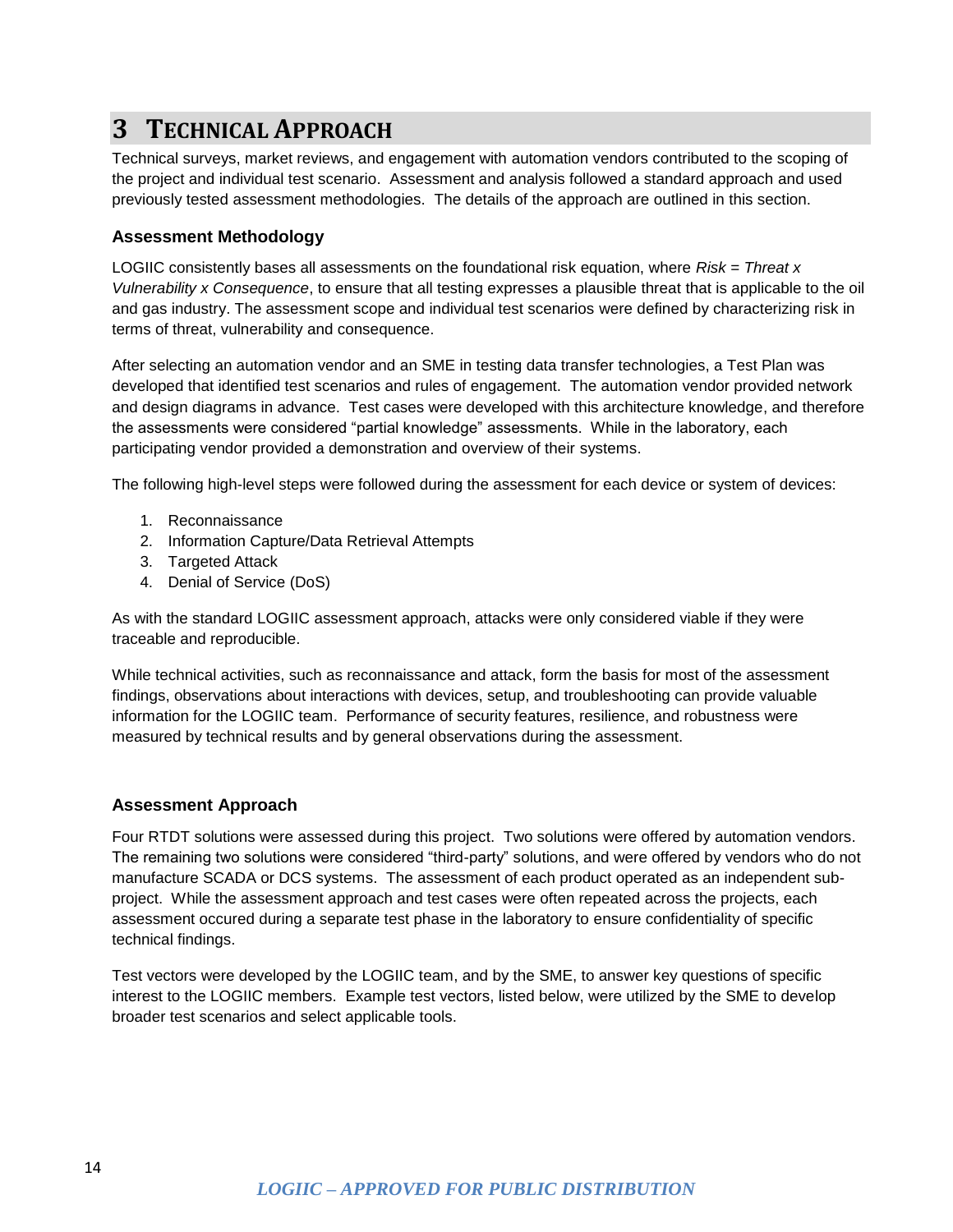| <b>Example Test Vectors</b>    |  |  |
|--------------------------------|--|--|
| <b>Test Vectors</b>            |  |  |
| <b>Business LAN IP address</b> |  |  |
| Business LAN user account      |  |  |
| Business LAN admin account     |  |  |
| DMZ LAN IP address             |  |  |
| DMZ LAN user account           |  |  |
| DMZ LAN admin account          |  |  |
| Control System LAN IP address  |  |  |
| Control System user account    |  |  |
| Control System admin account   |  |  |
| Mirror port switch capability  |  |  |

**Figure 2: Test Vectors**

<span id="page-14-0"></span>Test Scenarios were defined that represented potential attacks against all elements of the RTDT solution. These include areas that may be attacked by insider and outsider threats. Figure 3 represents the general test scenario categories. In some test scenarios, multiple test cases were designed to ensure completeness of testing.

| <b>Test Scenarios</b>                                                 |  |  |
|-----------------------------------------------------------------------|--|--|
| Packet captures (between Business LAN/DMZ and DMZ/Control System LAN) |  |  |
| Configuration of servers (applications, ports, OS, etc.)              |  |  |
| Configuration of firewalls                                            |  |  |
| Network access control                                                |  |  |
| Man-in-the-middle (Business LAN, DMZ, Control System LAN)             |  |  |
| Data packet replay (in and out of the DMZ)                            |  |  |
| Denial of service                                                     |  |  |
| Application authentication                                            |  |  |
| Default account configuration                                         |  |  |
| Audit logs                                                            |  |  |
| Applicable existing exploits                                          |  |  |

**Figure 3: Test Scenarios**

<span id="page-14-1"></span>The SME conducted the test scenarios using their attack methods, payloads, and equipment. Each assessment included vendor setup and a pre-work phase conducted by the SME. The pre-work phase included connection of test equipment, network validation, reconnaissance, and traffic capture. During the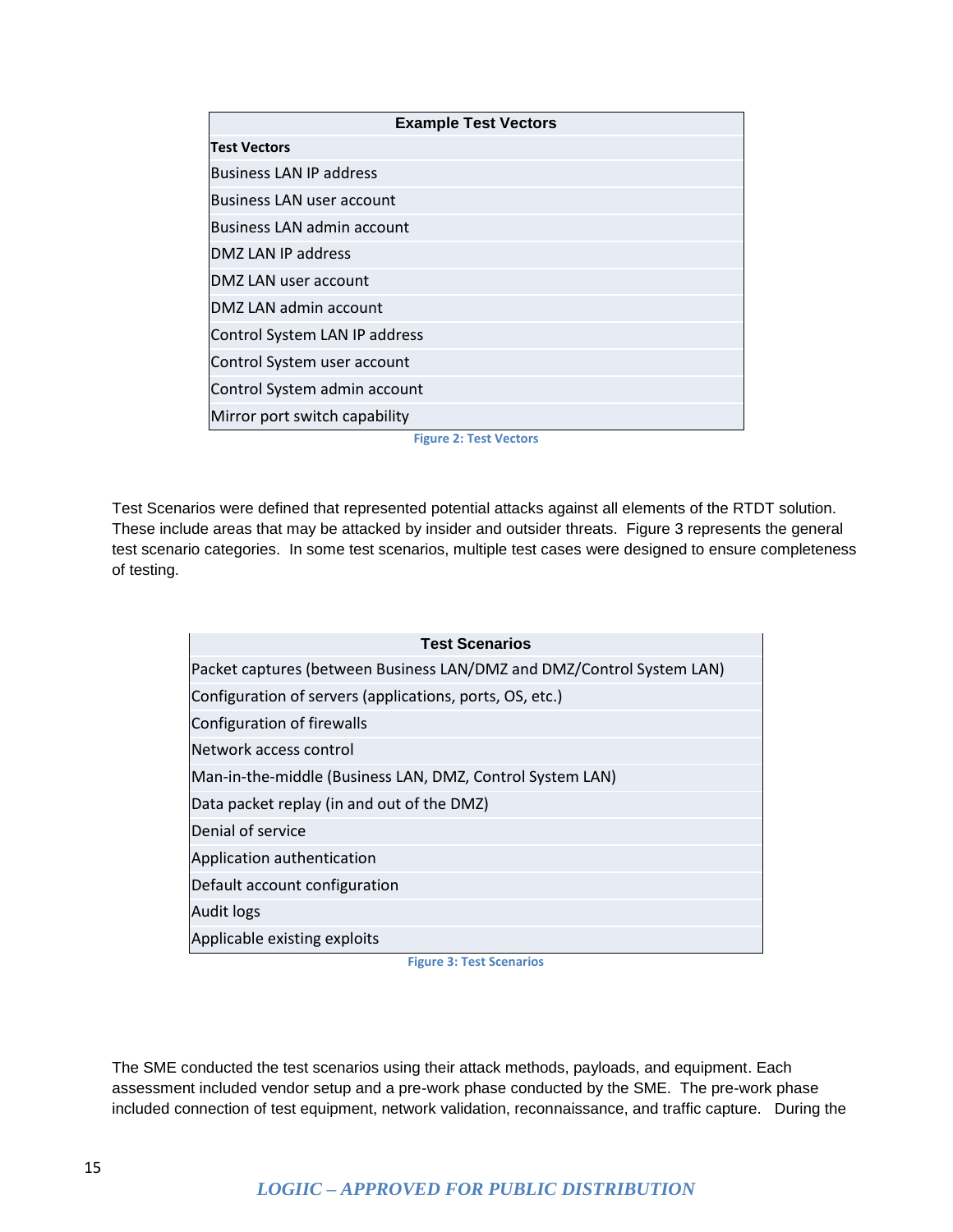pre-work and testing phases, the SME utilized publicly available tools and SME-developed customized scripts.

| <b>Test Tools</b>                                                                  |
|------------------------------------------------------------------------------------|
| $\mathsf{\mathsf{K}}$ ali Linux™ distribution for penetration testing <sup>3</sup> |
| Wireshark® <sup>4</sup>                                                            |
| <b>Nmap</b>                                                                        |
| Nessus $\mathbb{R}^5$                                                              |
| Ettercap                                                                           |
| Arp spoofing tools                                                                 |
| Computer forensic tools                                                            |
| Custom attack scripts                                                              |
| Existing exploits                                                                  |
| Reverse engineering tools                                                          |
|                                                                                    |

**Figure 4: Test Tools**

<span id="page-15-1"></span>White cell<sup>6</sup> activities during the assessment were performed by the LOGIIC Technical Lead. All test techniques, steps, results, and observations were noted during the assessment.

### <span id="page-15-0"></span>**Analysis of Findings**

The technical conclusions described in the following sections of this report are based on a series of inputs and data sources, including:

- **Background research conducted under the project,**
- **Product documentation, technical briefings, and design details from the automation vendor,**
- **Assessment test scenario results,**
- **Background information on each threat vector provided by the SME,**
- **•** Observations during the assessment, and
- **Functional and usability testing.**

In addition to technical test findings, operational observations also contribute to overall project conclusions. This includes usability, ease of setup, maintenance requirements, and skillsets required to maintain and use the system. These findings assist LOGIIC members in determining a return on investment should they choose to implement this technology in an operational setting.

 $\overline{a}$ 

<sup>&</sup>lt;sup>3</sup> Kali Linux <sup>™</sup> is a trademark of Offensive Security.

<sup>4</sup> Wireshark is a registered trademark of the Wireshark Foundation.

<sup>5</sup> Nessus is a registered trademark of Tenable Network Security.

 $6$  A white cell is an independent person who collects findings and records events during the assessment. White cell activities are not typically performed by a red teamer or a vendor.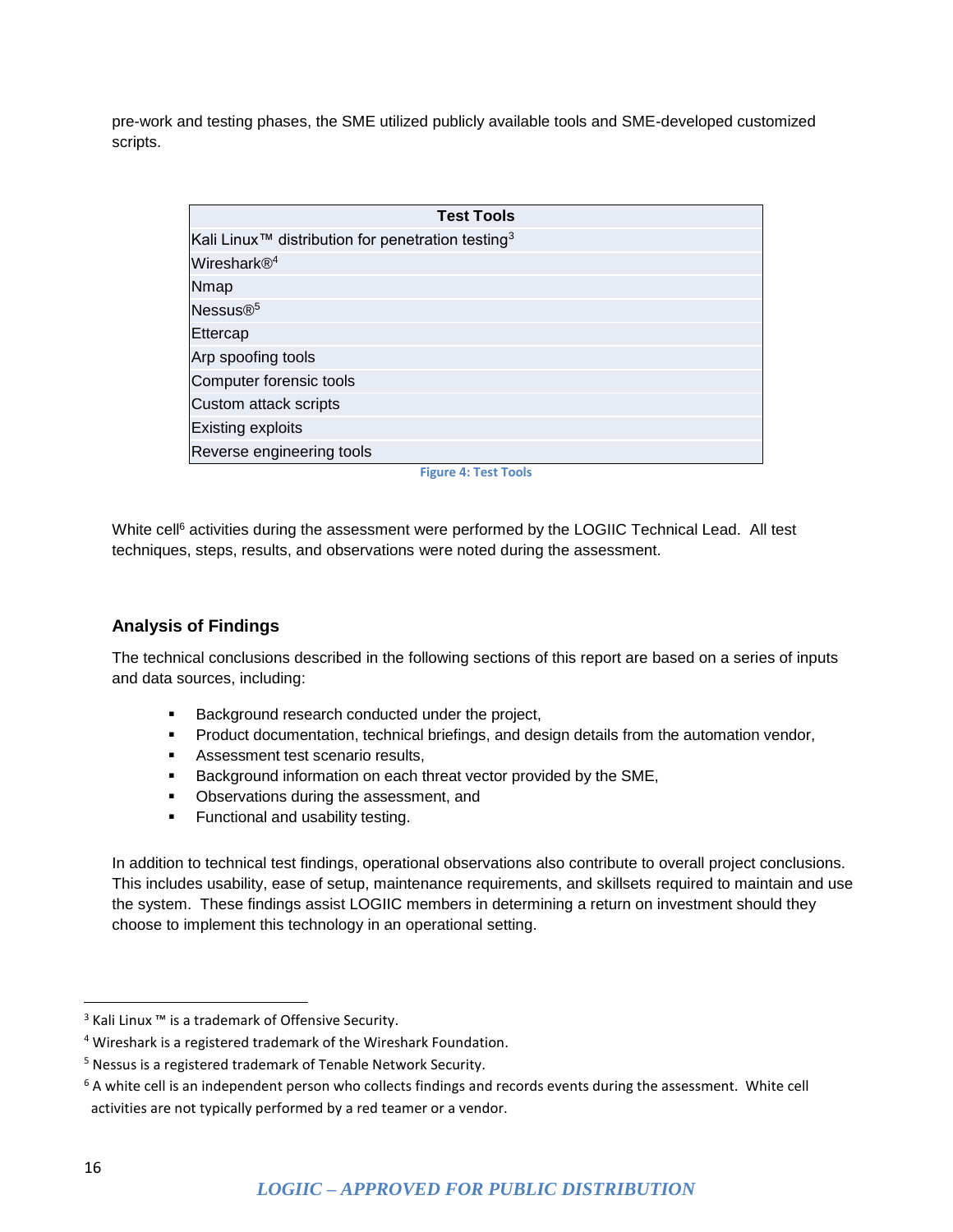### <span id="page-16-0"></span>**4 ASSESSMENT FINDINGS**

The assessment produced numerous technical and operational findings. This section presents technical and operational findings and key discussion points. Approximately 35 to 55 individual test cases were conducted during each assessment. Findings from each test case were reviewed and ranked by consequence-based severity and likelihood. These technical findings were merged with operational conclusions, and observations were categorized into broader areas. Each area is relevant when considering the selection and implementation of an RTDT solution.

### <span id="page-16-1"></span>**Positive Security Attributes**

Throughout the assessments, specific attributes of the solutions were identified that added to the inherent security of the solution. These include:

- Correct implementation of encryption when included in the solution,
- Use of packet integrity and packet privacy,
- Up-to-date patching,
- Disabling unnecessary ports and services,
- Protection of data at points of rest during the overall transfer through database security or access control,
- Protection of application log files with access controls and ensuring contents can support an adversary's attempt to gather detailed information on the application, certificates, or key exchange,
- Removal of default settings, and
- Careful configuration of network devices at all levels.

As will be discussed in the following sections, configuration of these attributes within an RTDT solution is necessary to achieve protection at all levels of the network.

### <span id="page-16-2"></span>**Automation Vendor and Third-Party Solutions**

The assessments included solutions offered by automation vendors who offer full control systems alongside RTDT solutions, and third-party vendors who specialize in the RTDT area and do not sell full control systems. The solutions tested incorporate a variety of OPC UA, DA, and DCOM protocol standards. The inclusion of different types of vendors was intended to provide a spectrum of product capabilities for testing. Technical findings within these two categories of vendors generated operational conclusions that may help asset owners choose the solution that best fits their risk portfolio and desired level of engagement with the solution.

The automation vendor solutions under test were designed primarily to interface with a particular control system offered by the vendor. However, these solutions were also able to interface with other control systems and third-party tools. Still, this approach to design resulted in solutions with a larger footprint, more components, and at times more configurability. The automation vendor solutions typically included significantly more hardware and networking components. Due to the larger footprint and numerous components, an asset owner may feel they have received the entire package from the automation vendor, including service and maintenance, with assurance that it will work in the environment with their existing control system.

The third-party solutions tested were created to perform a single objective: to integrate with the control system, or systems, by moving data securely from an origination to a destination point. The solutions under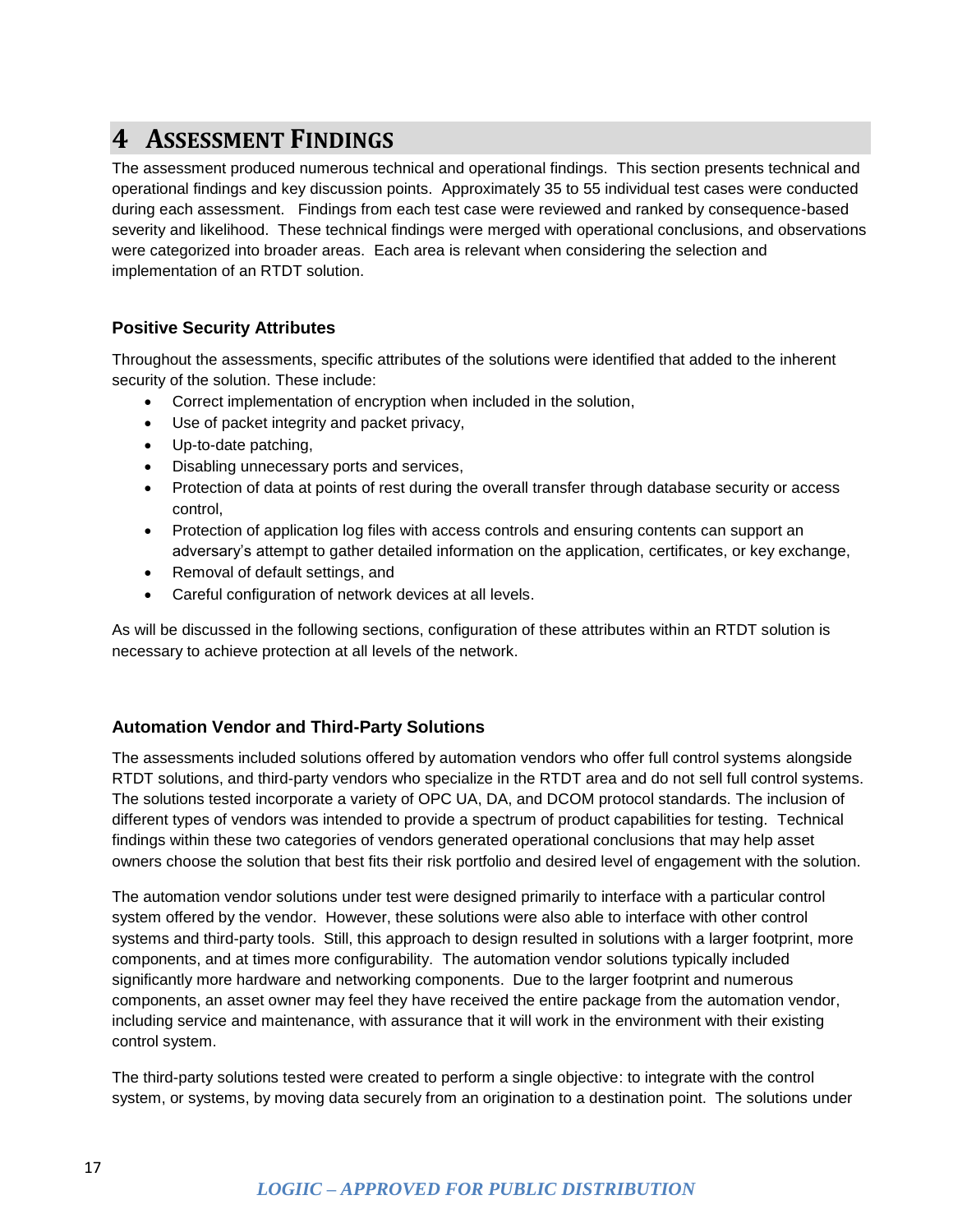test were significantly smaller and consisted only of software. The solutions were designed to be installed on the hardware of the asset owner's choosing. Though network security recommendations may be provided to the asset owner, no networking hardware is included in the solution. As a result, the asset owner may need to configure security on their own networking components.

We will see in the following sections how these differences affect the security of the solution, which must be matched with the asset owner's desired level of engagement throughout the life-cycle.

### **Solution Footprint and Management**

Both of the third-party solutions that were tested followed a similar methodology which provides the asset owner with the solution and allows either the vendor or the asset owner to perform the installation and configuration. Configuration instructions and security recommendations are provided by the vendor. If the asset owner uses a defense-in-depth methodology within their operations, they would need to ensure that sufficient layers of security are in place around the third-party solution. This includes firewall configuration, monitoring, etc. No remote management or connectivity options existed in the third-party solutions. Patch management consists of vendors alerting the asset owners that patches are available. Obtaining and installing the patches is the responsibility of the asset owner. If an asset owner prefers to control the supporting network infrastructure, as well as the RTDT solution, a third-party solution may be an attractive option.

Because the third-party solutions have a limited number of installation points and no additional hardware, the system footprint is small. This reduced footprint also reduces the attack surface, a benefit which was evidenced throughout the test scenarios. The assessment team concluded that the absence of unnecessarily complex structures reduces possible threat vectors and adds to the inherent security of the RTDT solution. Maintaining this security does require sufficient protections from the surrounding architecture, which is managed by the asset owner.

The automation vendor solutions tested were significantly larger in size, and included servers and networking hardware. This larger footprint, which is discussed in the remaining technical findings, offered a broader attack surface. Implementation, ongoing maintenance, and patch management is offered by the vendor, and could be included as part of a broader maintenance agreement between the vendor and asset owner. Because asset owners value automation vendor accreditation, and ensured operability with an existing control system is attractive, these solutions may be an easier *—* but not necessarily more secure *—* choice for the asset owner.

### **The Use of Third-party Components in Automation Vendor Solutions**

In solutions provided by the automation vendors, use of third-party components within the RTDT solution is not uncommon. Vulnerabilities may exist at various levels of third-party solutions, and commonly arise from configuration and implementation issues. If third-party products are used, security must remain inherent throughout the supply chain, design and implementation. This was evidenced during the assessments, when vulnerabilities were discovered that existed in unpatched third-party OPC components. If these components are included in a solution, they must be configured and maintained to recommendations made by the thirdparty vendor, at a minimum. Asset owners must be assured that each component in the solution they are purchasing is secure, with no default accounts or passwords, and patches are current to the implementation date. The importance of patching also raises the question of long term maintenance. In a fielded solution,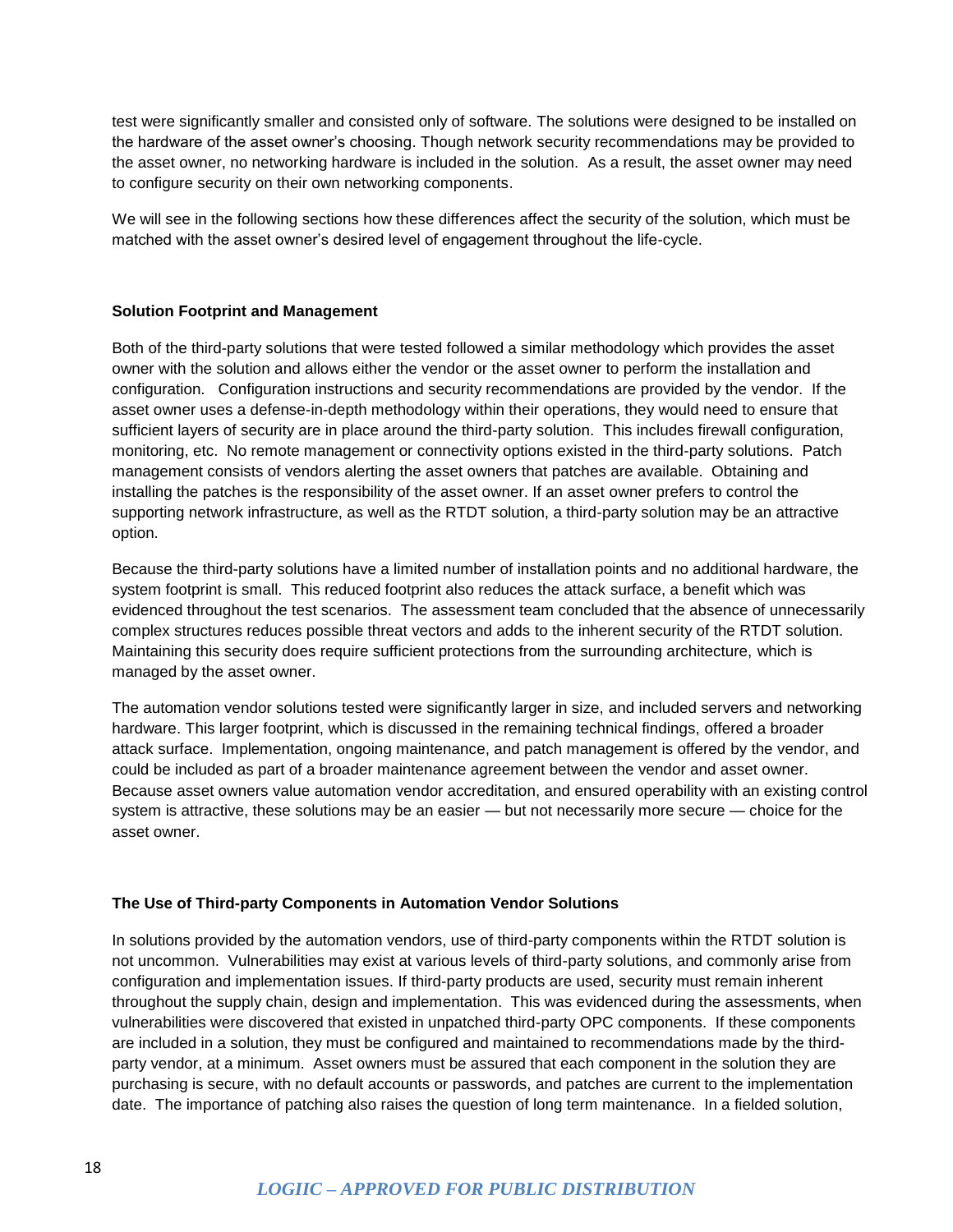the asset owner and the automation vendor need to clearly identify who is responsible for third-party patch maintenance.

#### **Networking Components**

Many automation vendor solutions include networking hardware. Some provide recommendations for firewall configuration. As with the inclusion of third-party components, an asset owner must be assured that networking devices provided by the automation vendor, such as firewalls and switches, are configured securely. The assessments revealed that these components did not always provide the required security, or perform in a manner that the automation vendor anticipated. This evidence underscores the finding that if an asset owner chooses to implement an RTDT solution with many components, they must be assured that all components have been tested and are secure. It is also recommended that network devices provided by the vendors be monitored by the asset owner with network management tools. Management and patch maintenance of all components in the solution must be clearly established with the automation vendor at the beginning of the life-cycle.

### <span id="page-18-0"></span>**Importance of Encryption**

When an RTDT solution includes an encryption mechanism, implementation of that encryption becomes a critical element to successfully securing the solution. Some of the more significant findings identified in this project surround the encryption offered by each solution. This is true of both automation vendor solutions and third-party solutions. All solutions assessed offered some type of encryption in the data transit. In addition to ensuring that all data paths are encrypted to a level satisfactory to the asset owner, the implementation details must also be identified. These include:

### **Algorithm Selected**

The encryption algorithm should be commensurate with industry best practices, such as AES. Vendors should clearly identify the algorithm in use, such as AES. Asset owners should not assume that advertised "encryption" means that an acceptable algorithm has been implemented. Assessments indicated that in several cases, vendors did not correctly implement a valid encryption algorithm, which created potential vulnerabilities. Asset owners may choose to do independent validation of the encryption algorithm during design reviews and pre-implementation testing to ensure sufficient protections exist against MiTM attacks.

#### **Implementation Details**

Encryption is not inherently secure unless implemented correctly. Key generation, handling, and storage are details that should be provided to the asset owner. Hard-coded keys or confusion on how to change a key could create security risks.

#### **Understanding When and Where Data is Encrypted**

In addition to ensuring that data paths are encrypted, asset owners should ensure the encryption of passwords used for authentication to various servers within the solution. If desired, an asset owner may also wish to encrypt data at rest in storage locations within the solution (an observation noted later in this report).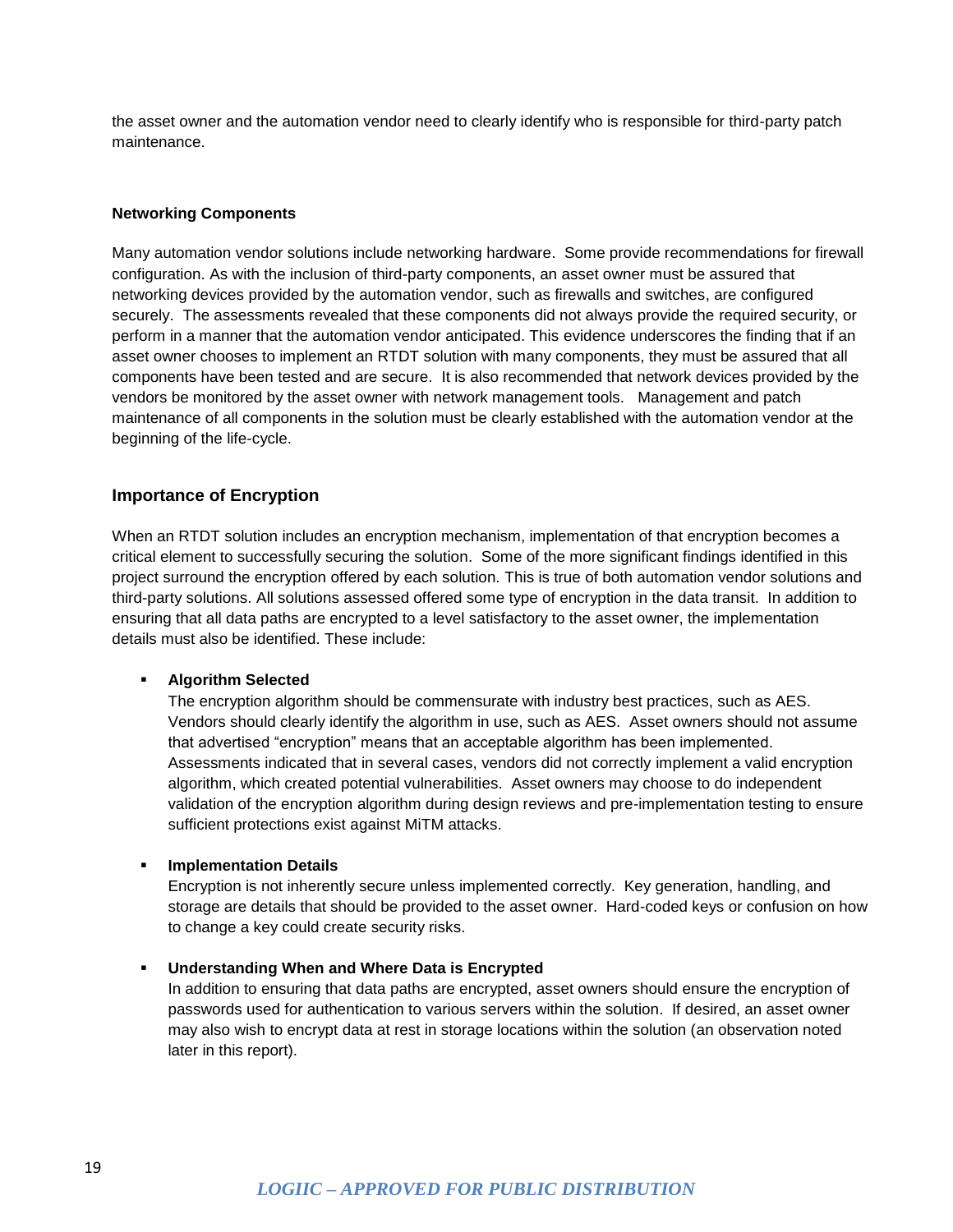### **IDENTIFY IDENTIFYING THE PATH FORWARD**

Because these solutions may be fielded for a significant length of time, asset owners should discuss the path forward for upgrading to new encryption options when appropriate.

### <span id="page-19-0"></span>**Networking and Packet Handling**

While firewalls and smart switches can provide significant benefit in protecting the RTDT solution, vulnerabilities that must be mitigated, patched, and maintained may exist on these devices. Network design and flow of traffic must be considered prior to implementation. Firewalls and switches do not necessarily protect against MiTM attacks. ARP spoofing may also be possible, depending on the implementation. Even though network equipment, including firewalls and switches, may be provided by the vendor, they may not operate as anticipated. These devices must be verified and tested prior to full fielding.

Other details for consideration include the service path and protocols. Service path names should be fully quoted to mitigate service path vulnerabilities, which generally appear on network audits. In addition, some standard protocols use Windows NTLM, which must be configured for added authentication or packet integrity.

In all solutions assessed, the use of packet integrity or packet privacy provided protection against MiTM attacks and data alteration. As additions to encryption, packet integrity and maintaining security of and monitoring network components provide key aspects of securing the overall RTDT solution.

Lastly, to ensure optimum security, a true DMZ (as defined by industry guidelines) should be implemented in the architecture. Some solutions can be used with a single switch, rather than a full DMZ, which does not provide the most security.

### <span id="page-19-1"></span>**Layered Security**

RTDT solutions require layered protections. In addition to testing the protection of data in transit, these areas were also evaluated during the assessments:

#### **Storage**

Most RTDT solutions offer data storage capabilities at points within the overall solution. These can exist at multiple levels within the architecture. Storage is commonly accomplished through a SQL database. In the solutions assessed with storage available, data was not encrypted. SQL databases were often configured with access controls and the principle of least privilege. Encrypting stored data may be important to an asset owner, depending on the level where data is stored and the length of time it is stored.

#### **Log Files**

Components within the RTDT solution often generate log files with system information. Review of these logs files was included in each assessment. Files were inspected for content and to determine if file protections aligned accordingly. In many cases, log files included information about certificate exchange, and debugging and application information. These files typically have the required access controls, such as read-only restrictions.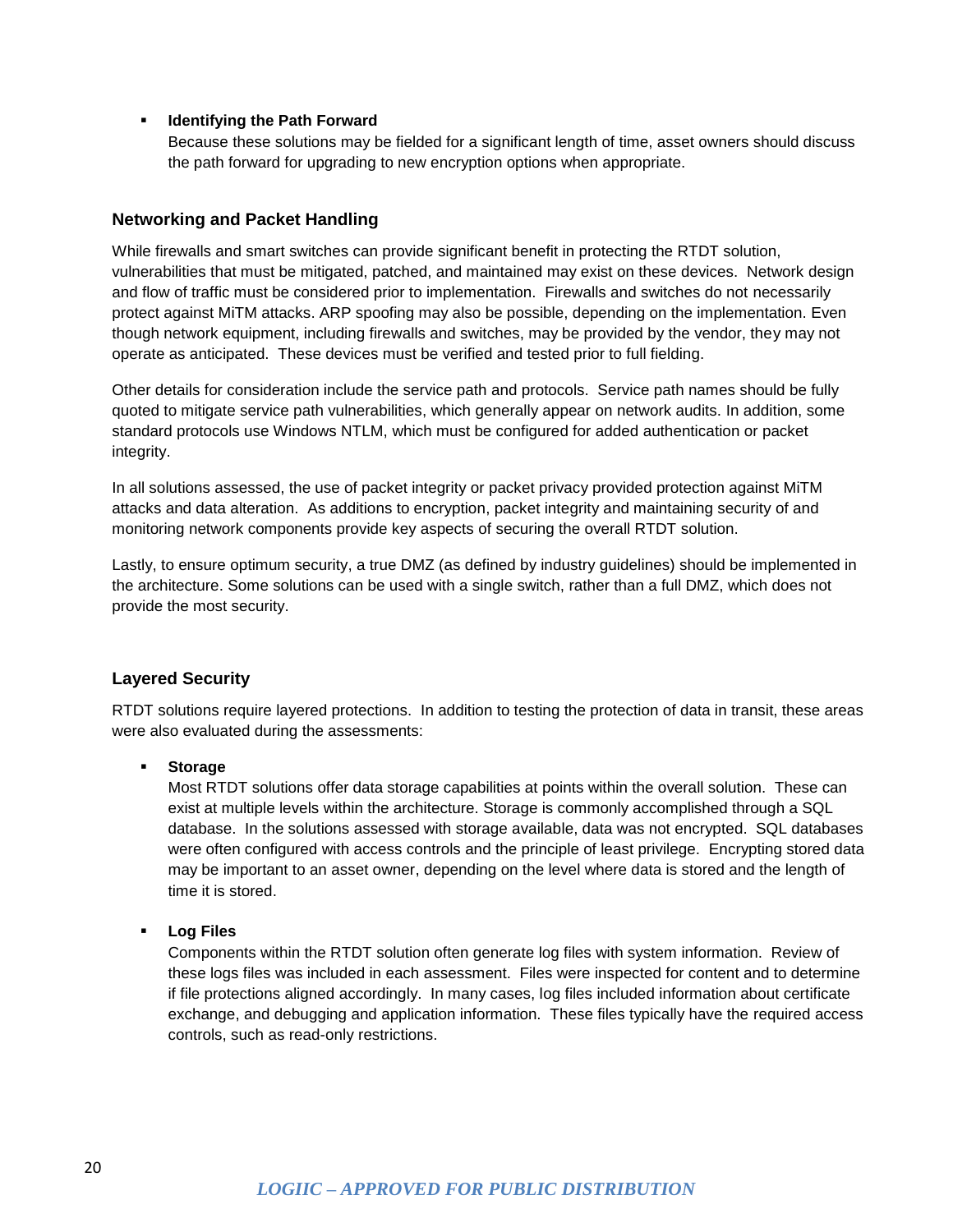### **Default Settings**

Like all solutions in the IACS environment, good security practices involve review and change of any default settings that may be vulnerable. This includes default accounts and passwords, permission levels, and application settings. The principle of least privilege should be consistently applied throughout the RTDT solution. Any unnecessary ports and services should also be disabled.

### **Tag Security**

Many RTDT solutions offer configurable tag security, which allows the asset owner to control access to data at a granular level. This level of configurability can provide asset owners with the ability to change settings as they deem necessary. However, the default security settings on the tags (which can be set to minimal protections) should be thoroughly reviewed, and configured accordingly. Though configurable tag security provides useful options for asset owners, it is an element that must be reviewed and maintained to ensure it provides the needed protections.

### <span id="page-20-0"></span>**Using, Managing, and Maintaining the Solution**

During the assessment, information was collected from the vendor and observations were made that help to form conclusions about the operation and maintenance of security features. The installation process was observed during all assessments. No significant obstacles arose for any of the solutions under test. For the most part, installation of hardware and software proceeded as expected. The only area of troubleshooting during installation for both automation vendor or third-party solutions was the integration with networking hardware. This is common in any technical solution that relies on proper and specific communication pathways. Still, this troubleshooting did not add significant time to the installation processes. Depending on the footprint of the system being installed, installation times ranged from 45 minutes to 10 hours. Installation time included hardware and software setup, system and security configuration, and network troubleshooting.

Configuration and management of each solution under test was provided through a series of user interfaces. User permissions, tag security, and defining ports, and other details can be configured by the user. Most vendors provide security recommendations to change default settings and restrict access. As access levels and information flow may change, an asset owner would need to interface with the system to change the security accordingly. While this may not involve significant human resources or training, a user would need to understand the details of the system and networking.

Patches are handled differently based on vendor patch and update programs. Automation vendors may include patches for the RTDT components as part of their larger control system patch programs. The thirdparty vendors that participated in this project alert their customers when patches become available. Asset owners would then need to obtain and implement the patches on their systems.

A common asset owner concern is the level of effort and skillset required to manage and maintain the system. Like nearly all other technologies assessed under the LOGIIC projects, RTDT solutions require some level of ongoing engagement with the system after installation and configuration. Technical findings identified during the assessments indicate the importance of patching the systems, particularly those systems with many components. The desired level of engagement during installation, configuration, and ongoing management, may be a factor in selecting an RTDT solution.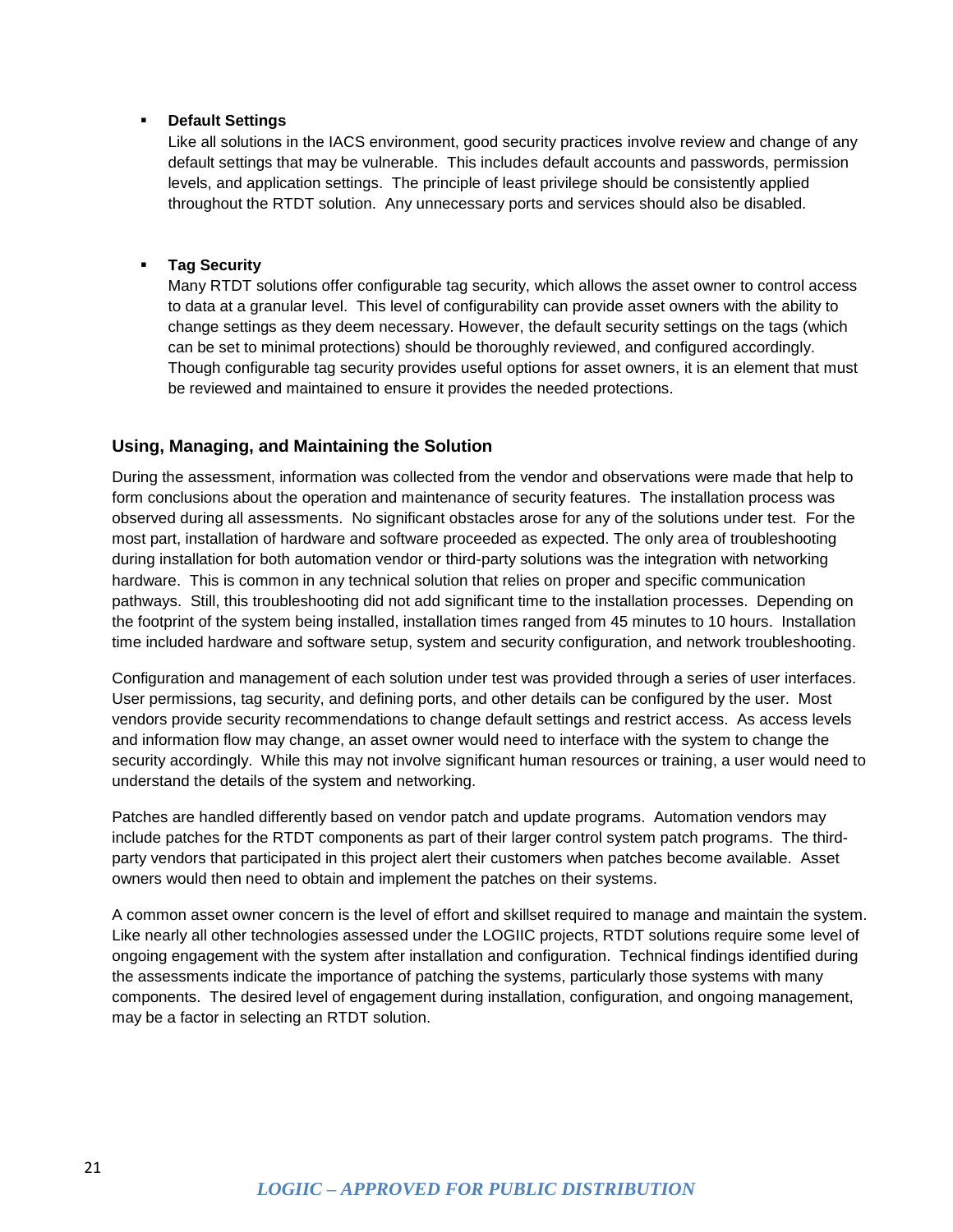## <span id="page-21-0"></span>**5 CONCLUSIONS**

Increasing interconnectivity and the need for advanced situational awareness requires accessibility to data generated within the lower levels of the core IACS environment. Transferring this data requires movement to other levels within the organization or to strategic partner systems. In all cases, data is made accessible to those who are outside the core IACS environment, but have a need to know. To achieve this, the data must be handled, transferred, and stored with protections in place.

Automation vendor and third-party solutions were assessed, and although data transfer functionality is effectively the same, the solutions varied in size and structure, depending on the vendor's design and integration with other control systems. Automation vendor solutions typically included hardware, software, and networking components that were offered in one solution package. Third-party vendors typically provided software-only solutions, which are meant to be installed on hardware provided by the asset owner on a network with existing firewalls in place.

Automation vendor solutions offered a larger footprint, with more components that require security and management. However, these solutions are often installed by the automation vendor, accredited, and included in broader patch management plans. Third-party solutions provided a smaller footprint and therefore a smaller attack surface. Requirements to configure and maintain the security of the system and networking components would likely be the responsibility of the asset owner. Asset owners should review the size of the system, configuration, and management requirements and choose a solution that aligns with their risk portfolio and desired level of engagement with the solution.

Technical findings identified during all assessments can be summarized as follows:

- Solutions with larger footprints and more components provide an increased attack surface. Mitigating these risks require careful configuration, patching, and ongoing maintenance.
- Solutions that employ third-party components, such as OPC clients, firewalls, and databases, require security at all layers. An asset owner must be assured that components in the supply chain are configured appropriately, patched, and implemented according to the original vendor's security recommendations. Like encryption, the OPC implementation is critical to ensuring secure data movement.
- In all solutions assessed in this project, encryption was necessary in an RTDT solution to protect data in transit. Correct implementation of the encryption ensures this protection, and includes a viable algorithm, as well as careful key generation, handling, and storage. An asset owner must feel confident in the encryption implementation and may wish to seek independent testing prior to choosing a solution. Asset owners should not assume without validation that simply because encryption is advertised, it has been implemented correctly.
- **The security of networking components, such as firewalls and smart switches, is critical to the** security of the overall solution. Whether provided by the vendor or the asset owner, these components should be configured and managed to maintain the needed levels of security.
- An inherently secure solution requires that all layers and components be secure. Asset owners should ensure that user settings, tag security, application security, and handling of data at rest meet their security requirements.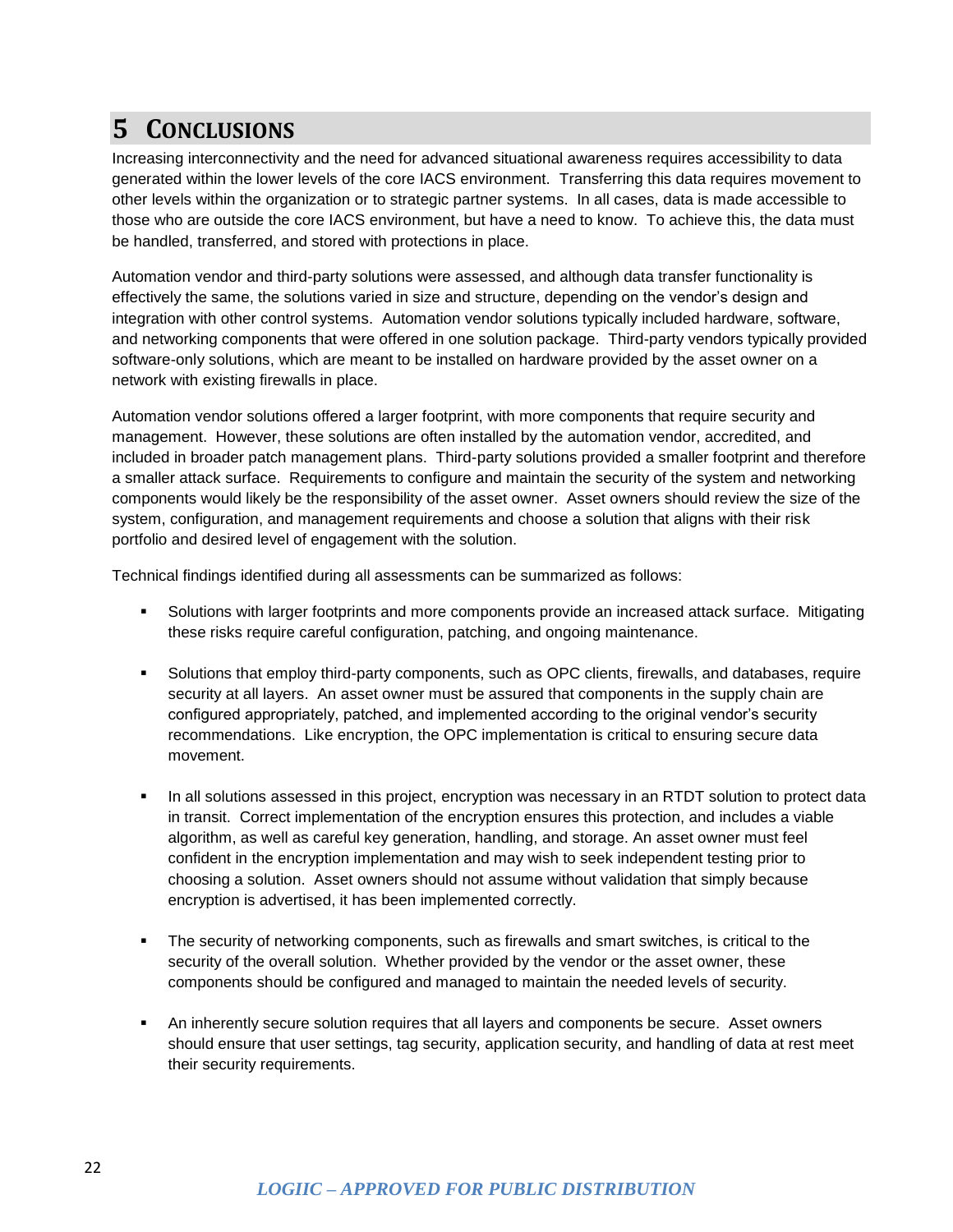**Management of the RTDT solution through patching and updates is necessary to maintain security.** An asset owner should evaluate these requirements and identify a path forward with the vendor to evolve to meet changing security needs.

Positive security attributes within an RTDT solution are typically the result of a defense-in-depth approach within the vendor's design. This includes the correct implementation of encryption, use of packet integrity and privacy, disabling unnecessary ports and services, patching, and providing the asset owner with security recommendations.

Reviewing the initial project questions, the following brief conclusions were made:

- **What security controls are required to protect the data in transit?**  Secure implementation of protocols, encryption, and network security are required. These should be inherent in the design of the system and in maintenance plans.
- **What security controls are required at the origination and end points?**

Layered system and application security, including IP subnetwork security and segmentation, careful configuration, access controls, and maintained patches are required. If third-party components are included in the design, these components must be implemented securely and maintained with the overall solution. If data at rest is stored in a database, access controls and sufficient protections must be included. These may include granular permissions and ensuring that databases are patched and maintained.

**Do server or client capabilities for managing and packaging data introduce risks?**

Application security and patching is important, along with reviewing access controls and tag security for any changes needed to meet changing security requirements. Asset owners may also want to seek the ability to encrypt data in storage at certain points in the solution.

 **What security considerations should be evaluated when implementing a data transfer solution?**

Encryption, configurability, security of the supply chain, maintenance and other items as listed in the Technical Findings section, should all be considered when evaluating an RTDT solution. An asset owner should review these details with the vendor and may choose to perform a design review or independent testing prior to selection.

 **What is the life-cycle management of maintaining a secure data transfer solution?** As stated throughout the report, the asset owner should make sure to patch and change access controls and tag security to meet evolving needs. An established patch maintenance plan with the vendor can assist in forecasting resource needs throughout the life-cycle.

The detailed technical findings and operational conclusions derived during this project produced a set of topics that should be evaluated when selecting a RTDT solution. As is commonly determined in LOGIIC projects, the implementation of new technologies in a critical operational environment requires careful evaluation and planning to ensure protection of core IACS assets, data, and operational stability. In this project, the focus was on security of the data moving outside of Levels 2 and 3. Unlike many other technologies assessed by LOGIIC, RTDT can be entirely disabled in the architecture without impacting core control system operability, although inefficiencies may occur.

Studies performed by LOGIIC as part of this project indicate asset owners' desire to optimize data flow and decision making through data accessibility. This requires an RTDT solution that maintains the level of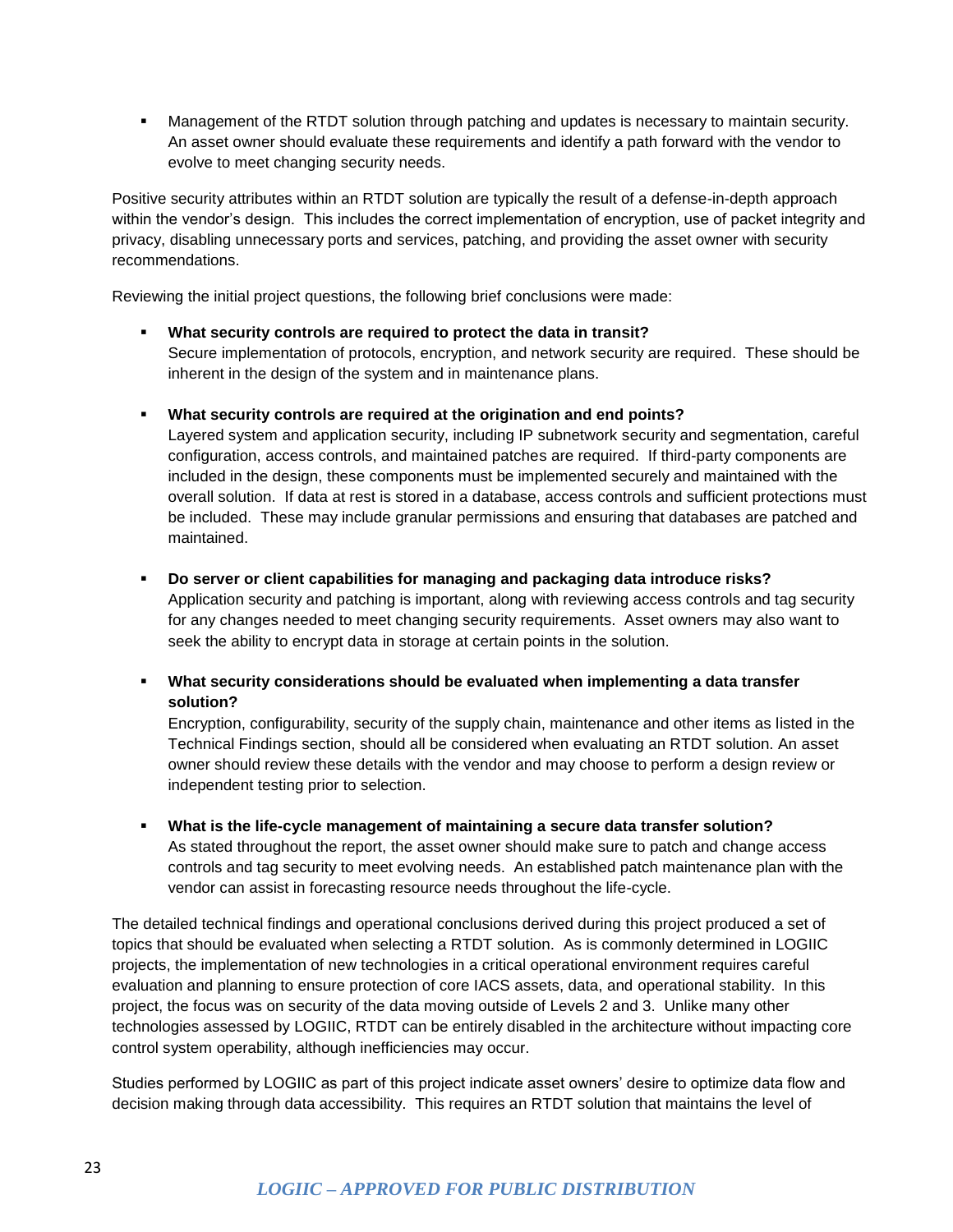security desired by the asset owner, but establishes a level of interconnectivity to support operational decisions. These studies indicate that use of RTDT solutions will likely continue to expand. Asset owners should work closely with vendors to establish a detailed understanding of the RTDT solution's structure and design. Numerous technical details should be considered, including implementation of encryption, use of third-party components, and defense-in-depth attributes. In addition to technical details, operational considerations such as installation, configuration, patching, and life-cycle maintenance should be evaluated. It is possible to securely transfer data outside the core IACS environment if all components and facets of the RTDT solution have been secured and a plan is established to maintain the needed level of security throughout the life-cycle.